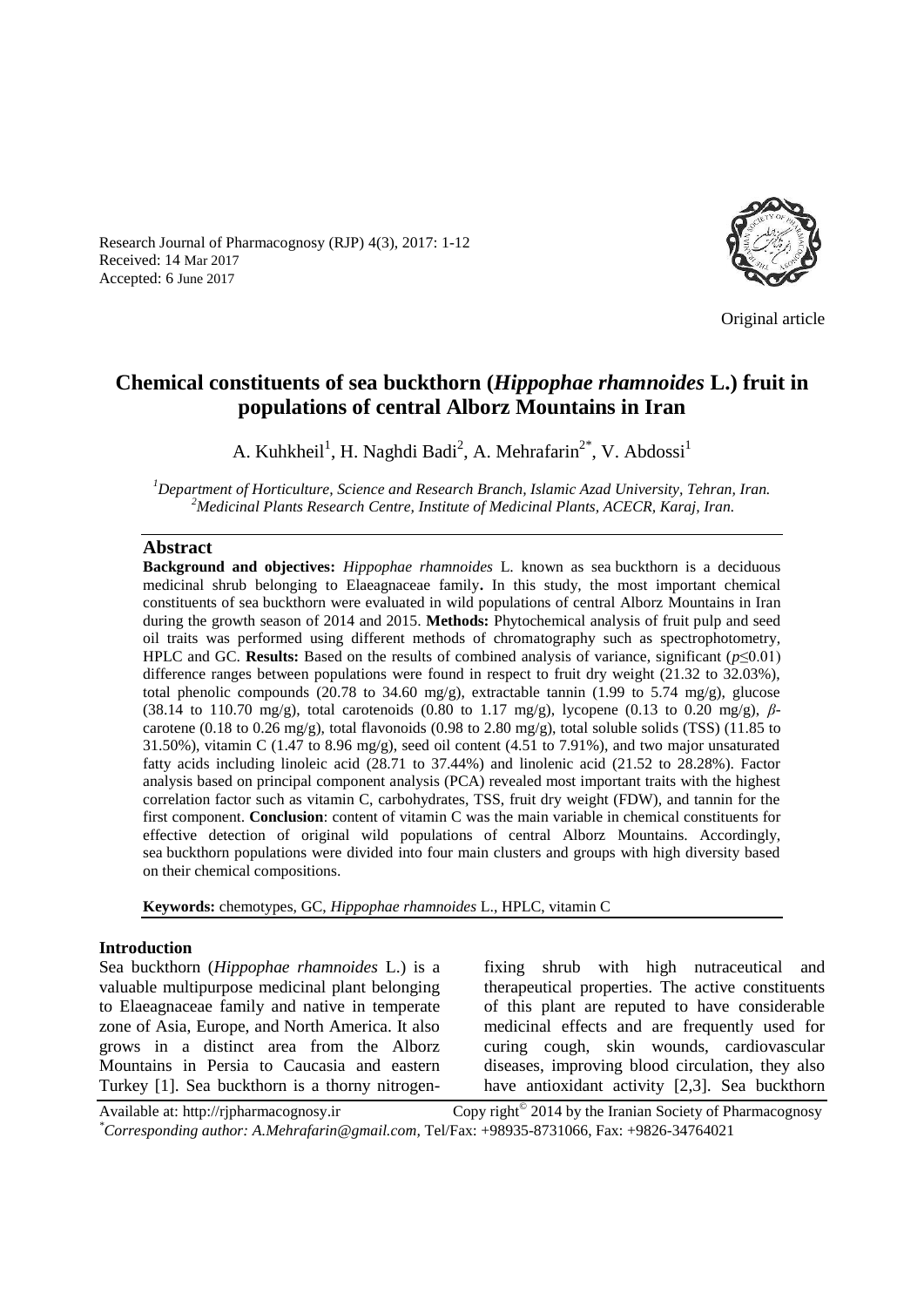leaves, seeds and fruits possess an exclusive composition of natural compounds but important therapeutic uses of this shrub are related to its yellowish-orange fruits. The fruits contain phenolic compounds including flavonoids, flavones, phenolic acids, and tannins [2,4]. These compounds have shown antioxidant, cytoprotective, cardioprotective and wound healing effects [5]. However, ascorbic acid (vitamin C) is the most important medicinal factor in the juice of sea buckthorn fruits [6] and acts as an antioxidant and sustains cell membrane integrity [7]. Fruits also contain carbohydrates (such as glucose, fructose and xylose) in the form of sugars [6]. Various carotenoids (such as lycopene and *β*-carotene) are the major substances existing in a large amount in sea buckthorn fruits pulp [7,8] and act as antioxidant and help in collagen synthesis and epithelialization [9]. Total flavonoids from the leaves and fruits of *Hippophae* genus are a group of compounds containing seven kinds of flavonoids while isorhamnetin and quercetin are the main constituents. These flavonoids have a wide range of curative effects on the cardiovascular diseases [10]. There are two sources of oil in sea buckthorn fruits, the seed oil and the oil held in the pulpy fruit parts surrounding the seed. Seed oil contains high amounts of unsaturated fatty acids and has important therapeutic effects such as preventing heart disease and arthritis and immunomodulatory, neuroprotective and antitumor effects [3]. According to the fact that fruits of sea buckthorn contain many kinds of vitamins, trace elements and other biologically active substances, it has been prepared as a natural pill for the prevention and treatment of various diseases.

The sea buckthorn shrubs grow widely in central and northern provinces of Iran and have been used in folk medicine. In order to adaptation to the environment, plant populations in different regions show genetic diversity which may influence the phytochemical composition and biological activity of plants active substances and chemical constituents [11]. Furthermore, previous studies have demonstrated that medicinal plants produce various contents of secondary metabolites in different environments, resulting in differences in their medicinal qualities [12]. According to these facts, the phytochemical and nutritional composition of sea buckthorn berries vary considerably because of genetic variation, parts analyzed, climate and growing conditions, variation between years, the degree of ripening, storage conditions, time of harvesting, and method of processing and analysis [7,8,13-15].

Nevertheless, no such studies have been conducted to evaluate the variation pattern in natural wild populations of sea buckthorn of any regions of Iran. The present study was carried out to determine the variations in phytochemical traits of natural populations of sea buckthorn growing in central Alborz Mountains in Iran. Such studies can provide a systematic mapping of the chemical composition of sea buckthorn berries of different origins. The results of this study are useful to identify suitable sea buckthorn populations when organizing the berry breeding programs and also provide important information for food and pharmaceutical industry.

# **Experimental**

# *Plant material*

Ten sea buckthorn populations were collected and evaluated from their different natural habitat in central Alborz Mountains of Iran in mid-October 2014 and 2015. Voucher specimens have been deposited at the Herbarium of Medicinal Plants Institute (MPI), ACECR, Karaj, Iran. Geographical origins of the 10 sea buckthorn populations and their GPS coordinates have been shown in table 1.

The areas range between longitudes 35° 45′ E and 36° 29′ E, latitudes 50° 26′ N and 51° 47′ N, and altitudes 1481 and 2380 m. Collected fruits samples were kept in a -80 °C refrigerator until phytochemical analysis. The solvents and chemicals used in the present study including, gallic acid standard, quercetin standard, Folin-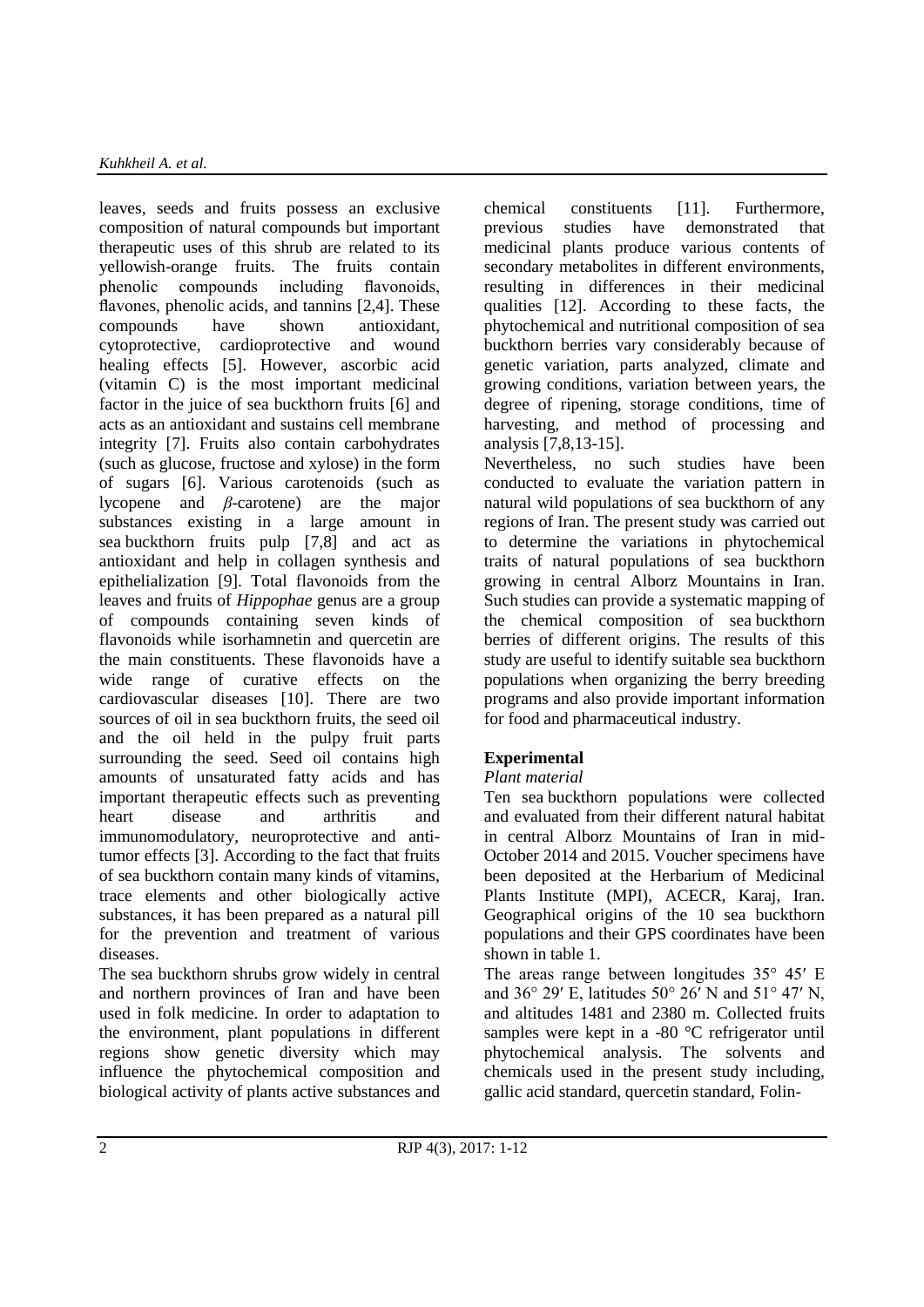| <b>rapic 1.</b> Ocographical origins of <i>httppophae mammotaes</i> populations |                  |                          |                        |                        |              |  |  |  |  |  |  |  |
|---------------------------------------------------------------------------------|------------------|--------------------------|------------------------|------------------------|--------------|--|--|--|--|--|--|--|
| Population No.                                                                  | Herbarium No.    | <b>Region originated</b> | Latitude $(N)$         | Longitude $(E)$        | Altitude (m) |  |  |  |  |  |  |  |
| 1                                                                               | <b>MPIH-4511</b> | Parachan                 | $36^{\circ}$ 14' 45" N | $50^{\circ}$ 56' 49" E | 2339         |  |  |  |  |  |  |  |
| $\mathbf{2}$                                                                    | <b>MPIH-4517</b> | Khodkavand               | 36° 08′ 35″ N          | $50^{\circ}$ 49' 59" E | 2231         |  |  |  |  |  |  |  |
| 3                                                                               | <b>MPIH-4510</b> | Dehdar                   | 36° 11′ 22″ N          | $51^{\circ}$ 03' 06" E | 2328         |  |  |  |  |  |  |  |
| $\overline{\mathbf{4}}$                                                         | <b>MPIH-4512</b> | Shahrak                  | $36^{\circ}$ 10' 32" N | $50^{\circ}$ 46' 47" E | 1830         |  |  |  |  |  |  |  |
| 5                                                                               | <b>MPIH-4517</b> | Jajrood                  | 35° 45′ 53″ N          | $51^{\circ}$ 41' 35" E | 1481         |  |  |  |  |  |  |  |
| 6                                                                               | <b>MPIH-4519</b> | Dizin                    | $36^{\circ}$ 06' 18" N | 51° 21′ 18″ E          | 2380         |  |  |  |  |  |  |  |
| 7                                                                               | MPIH-4525        | Zarabad                  | 36° 29′ 36″ N          | $50^{\circ}$ 26' 14" E | 1802         |  |  |  |  |  |  |  |
| 8                                                                               | MPIH-4526        | Moallemkelaye            | $36^{\circ}$ 27' 13" N | $50^{\circ}$ 28' 44" E | 1615         |  |  |  |  |  |  |  |
| 9                                                                               | <b>MPIH-4520</b> | Baladeh                  | 36° 11′ 24″ N          | $51^{\circ}$ 47' 35" E | 2070         |  |  |  |  |  |  |  |
| 10                                                                              | <b>MPIH-4522</b> | Gachsar                  | $36^{\circ}$ 06' 54" N | $51^{\circ}$ 19' 32" E | 2293         |  |  |  |  |  |  |  |

**Table 1.** Geographical origins of *Hippophae rhamnoides* populations

Ciocalteu reagent, polyvinyl-polypirrolidone (PVP), and methanol of analytical grade were purchased from Merck, Germany. One hundred fruits dry weight (g) and fruit dry weight percentage (%) were measured for all populations. All phytochemical measurements were done in the laboratory of cultivation and development Department of Medicinal Plants Institute (except seed oil GC analysis that was performed in the Animal Science Department of Tarbiat Modares University, Tehran, Iran).

### *Determination of total phenolics content*

The amount of total phenolics in methanol extracts of dry fruits was determined with the Folin-Ciocalteu reagent. Gallic acid was used as the standard and the total phenolics were presented as mg/g gallic acid equivalents (GAE). Concentrations of 0.01, 0.02, 0.03, 0.04, and 0.05 mg/mL of gallic acid were prepared in methanol. Thus, the calibration curve of gallic acid was drawn. Concentration of 0.1 and 1 mg/mL of plant extract were also prepared in methanol and 0.5 ml of each sample were entered in test tubes and mixed with 2.5 mL of a 10 fold dilute Folin-Ciocalteu reagent and 2 mL of 7.5% sodium carbonate. The tubes were covered with parafilm and permitted to stand for 30 min at room temperature before the absorbance was read at 760 nm (UV-2601 double beam UV/VIS spectrophotometer, China) spectrometrically  $[16]$ .

#### *Determination of tannin content*

Tannin content in each sample was determined using insoluble polyvinyl-polypirrolidone (PVP), which binds tannins [17]. Briefly, 1 mL of extract was dissolved in methanol (1 mg/ml), mixed with 100 mg PVP, vortexed, kept for 15 min at 4 °C and then centrifuged for 10 min at 3,000 rpm. In the clear supernatant, the non-tannin phenolic compounds were determined in the same way as the total phenolic compounds. Tannin content was calculated as a difference between total and non-tannin phenolic content.

### *Determination of fruit sugars*

Soluble sugar content determination was done with phenol-sulphuric method [18]. Standard curves were prepared to quantify glucose, fructose, xylose and arabinose contents. Sugars concentration was determined by spectrophotometry method (UV-2601 double beam UV/VIS spectrophotometer/China) at 480 nm for xylose and arabinose, at 485 nm for glucose and at 490 nm for fructose. Sensitivity of this method ranged from 10 to 100 µg of sugars and the quantification was made from calibration curve using glucose, fructose, xylose and arabinose as standards and calculation were performed by equation of the linear regression obtained from the calibration curve. The sugars content was expressed on a dry weight basis.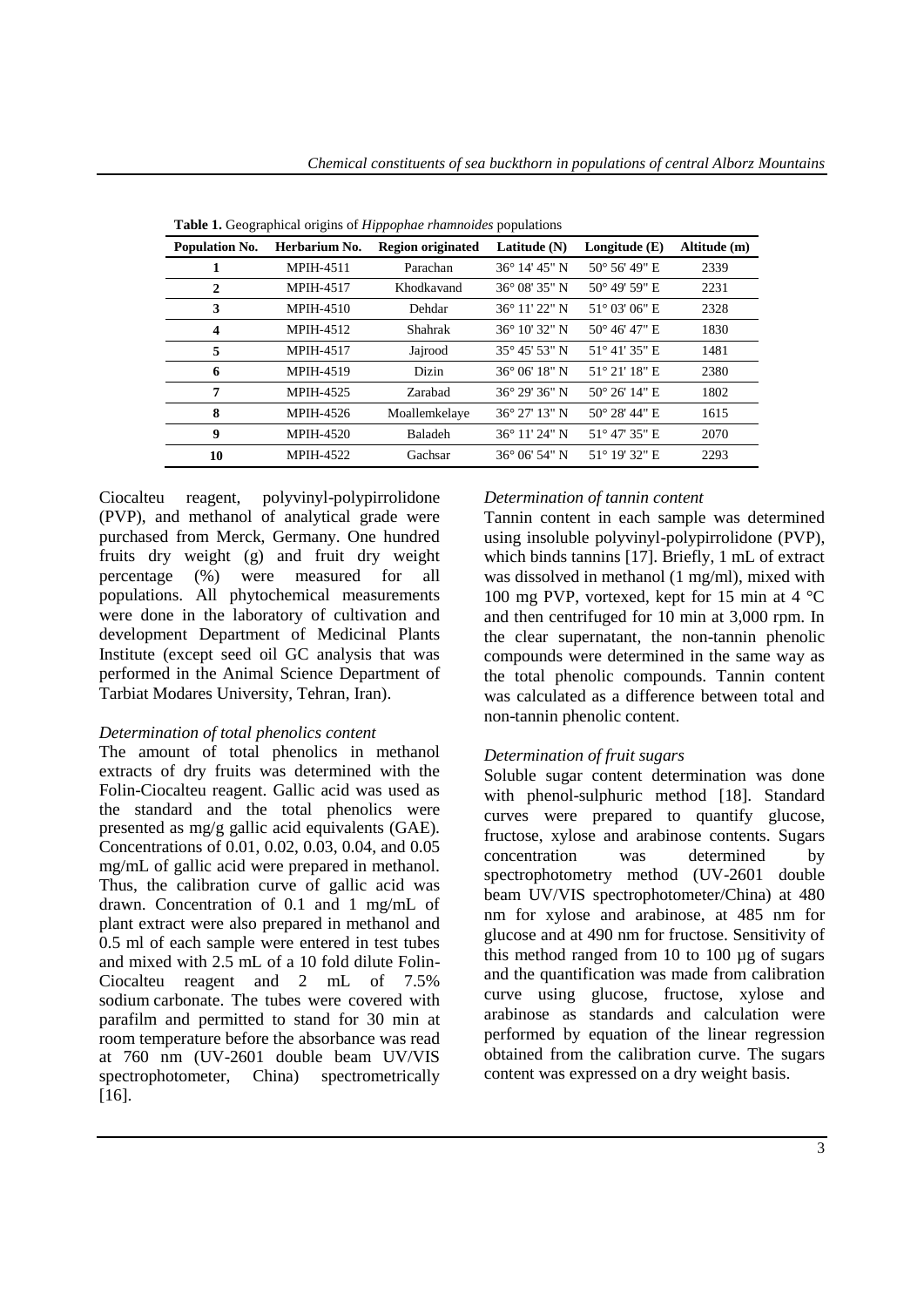#### *Kuhkheil A. et al.*

## *Determination of total flavonoids content*

For determination of total flavonoids content of each fruit extract, we used a conventional method [19]. Based on this method, each prepared sample (1 mL) was mixed with 4 mL of distilled water and subsequently with  $0.3$  mL of a  $NaNO<sub>2</sub>$ solution  $(10\%)$ . After 5 min, 0.3 mL AlCl<sub>3</sub> solution (10%) was added fallowed by 2 mL of NaOH solution (1%) to the mixture. Immediately, the mixture was thoroughly mixed and absorbance was then determined at 510 nm (UV-2601 double beam UV/VIS spectrophotometer, China) versus the blank. The S\standard curve of quercetin was prepared  $(0-12)$ mg/mL) and the results were expressed as quercetin equivalents (mg quercetin/mg dried extract).

## *Determination of total carotenoids, lycopene and β-carotene content*

For carotenoids extraction and determination method, a mixture of hexane/ethanol/ acetone (2:1:1) containing 0.05% butylated hydroxytoluene (BHT) was used. For total carotenoid quantification, the absorbance of the hexane extract was read at 450 nm using a UV-2601 double beam UV/VIS spectrophotometer (China) [20]. Also for *β*-carotene and lycopene determination the dried methanolic extract (100 mg) was vigorously shaken with 10 mL of acetone–hexane mixture (4:6) for 1 min and filtered through Whatman No. 4 filter paper. The absorbance of the filtrate was measured at 453, 505, 645 and 663 nm [21]. Contents of *β*carotene and lycopene were calculated according to the following equations:

lycopene (mg/100 mL) = -0.0458 A<sub>663</sub> + 0.372 A<sub>505</sub> - $0.0806 A_{453}$ 

 $\beta$ -carotene (mg/100 mL) = 0.216 A<sub>663</sub> - 0.304 A<sub>505</sub> +  $0.452 A<sub>453</sub>$ 

# *HPLC quantification of vitamin C*

One g of sample (fruit flesh) was homogenized repeatedly with 0.01 mol/L metaphosphoric acid  $(6 \times 20 \text{ mL})$  and centrifuged at  $2200 \times g$  for 5 min (Hanil smart R17 Centrifuge, Korea). The supernatant was filtered through a 0.45 µm filter and analyzed immediately. Juice samples were also treated with metaphosphoric acid, centrifuged and filtered. A 20 µL sample was injected into a Knauer Wellchrom HPLC (Germany) equipped with a K-1001 pump Phenomenex C-18 ODS-2 column (5 µm, 250)  $mm \times 4.60$  mm; Luna) and a K-2501 UV detector set at 246 nm, and 3.7 mmol/L phosphate buffer (pH 4) at a flow rate of 1 mL/min as the mobile phase. Authentic standards of ascorbic acid (0.5- 5 µg/mL) were used for optimizing the HPLC conditions [22].

## *Total soluble solids content (TSS) measurement*

TSS contents in the fruits of each population were expressed by the Brix of fresh juice. The measurement was taken by placing a drop of filtered juice on the prism of a digital refractometer (KRUSS Co. Germany, HR Series).

## *Seed oil extraction*

Ten grams of the dried seeds were milled and placed in an extraction thimble and extracted with organic solvent *n*-hexane using a 250 mL capacity Soxhlet apparatus for 8 h (60 °C) in 3 replications [23]. The oil was then separated by rotary-evaporator under reduced pressure at 35  $^{\circ}C$ .

### *GC analysis of fatty acid methyl esters*

Determination of the fatty acids was done by gas chromatographic measurement of the prepared samples. We used a Unicam 4600 GC instrument equipped with a flame ionization detector and a split/splitless injector. A fused-silica capillary column BPX70 (SGE, Melbourne, Australia) with 30 m length, 0.22 mm internal diameter and 0.25 µm thickness was used for analysis. Injector and detector temperatures were 230 and 250 °C, respectively. Oven conditions were 180 °C increased to 220 °C at a rate of 2 °C/min and maintained for 5 min. Helium was the carrier gas and nitrogen was used as the make-up gas at a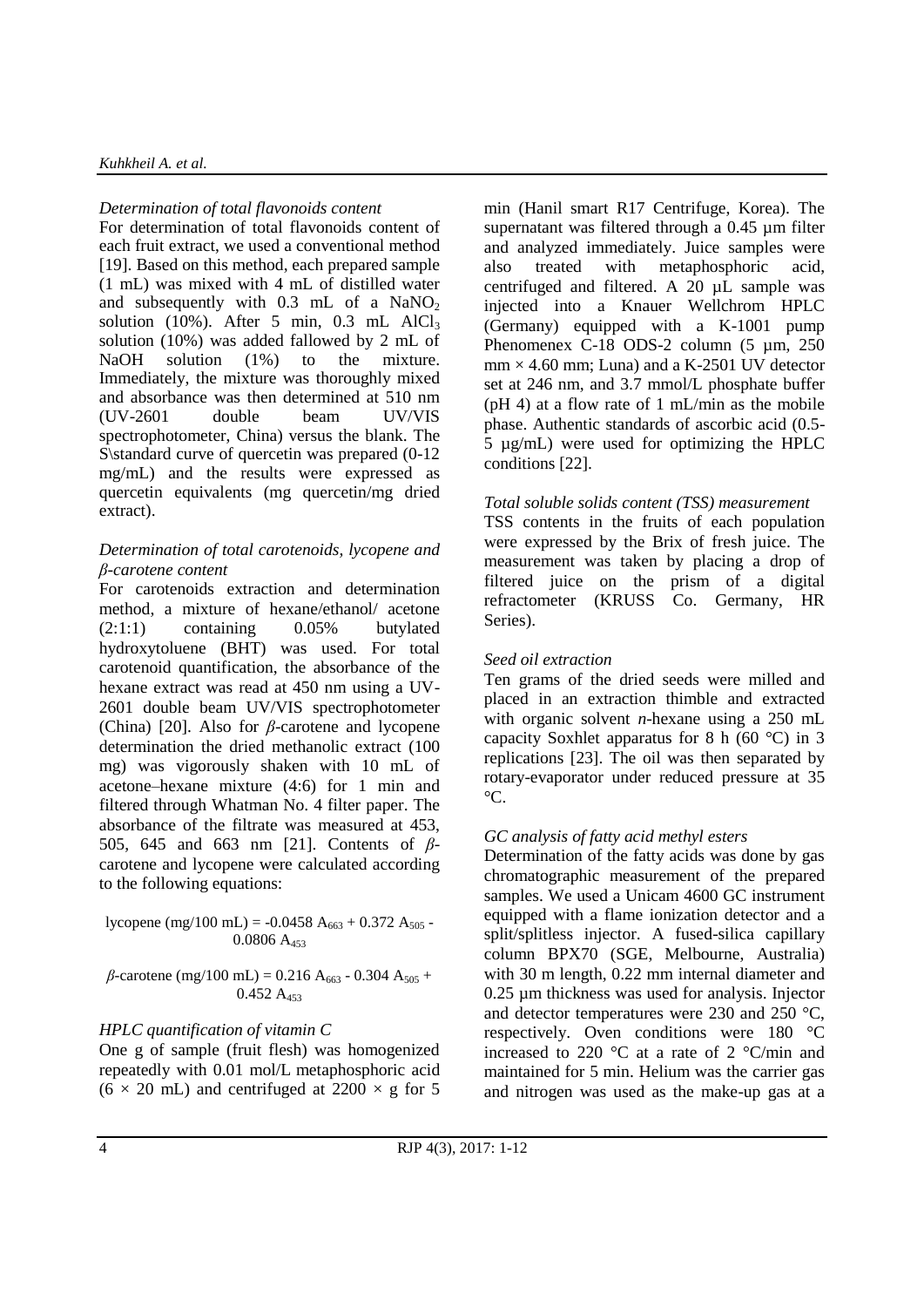flow rate of 30 ml/min. The quantification of fatty acid methyl esters composition was realized by integration of the FID peak area and comparing their retention times with standards methyl esters to be expressed by percentage [24].

# *Data analysis*

Analysis of variance was performed for all traits by SPSS Statistics (ver. 22) software. ANOVA analysis and mean comparison of the traits were done by using Duncan multiple range tests at *p*≤0.05 significant level. In order to determine the most variable characters among the populations, factor analysis based on principal component analysis (PCA) was performed. Hierarchical cluster analysis of studied populations was based on the Euclidean distances of traits using Wards method. The simple correlation coefficient was calculated to determine the relationships between the studied traits using the Pearson correlation coefficient.

# **Results and discussion**

According to the obtained results, all studied traits except vitamin C, trans-oleic acid and linoleic acid changed significantly (*p*≤0.01) in the experimental years. Of course linolenic acid changed significantly at a level of 5% in experimental years. Also, the variance analyses showed that the various populations had significant differences in respect of all studied traits  $(p \le 0.01)$  and their mean. Only seed oil content in 2014 changed significantly at a level of 5% among the populations.

It was found that the average of the 100 dry fruits weight in the second year (4.40 g) was more than the first year (3.94 g). Regarding to this parameter, the highest value (6.13 g) of 100 fruits dry weight was related to Zarabad population in 2015. Also, the fruit dry weight percentage showed higher average in 2015 (26.93%) in comparison with 2014 (23.91%). The maximum and minimum fruit dry weight percentages were reported from Parachan (34.52 %) in 2015 and Zarabad (19.07 %) in 2014, respectively (table 2).

Mean comparison results showed that the highest

and lowest values of phenolic contents were related to Zarabad (45.08 mg/g) in 2015 and Jajrood (18.37 mg/g) in 2014, respectively (table 2). In a study, in relation to seventeen natural population of sea buckthorn from Trans-Himalaya, the fruits were found to be rich in total phenolic content ranging from 9.64 to 107.04 mg/g [25]. Another study reported significant variation in total phenolic content (21.31-55.38 mg GAE/g DW) among 10 Sea buckthorn genotypes in Turkey [26]. The result of two mentioned studies had similar ranges to our study. Also the maximum and minimum content of extractable tannin were found in Baladeh (7.98 mg/g) in 2015 and Shahrak  $(1.71 \text{ mg/g})$  in 2014, respectively (table 2).

Sugar is a major ingredient of sea buckthorn fruits, as it plays a valuable role in determining the sweetness of its juice. It was indicated that fruit measured sugars in the second year were more than the contents in the first year. The highest value of glucose (125.57 mg/g), fructose (132.06 mg/g), xylose (76.13 mg/g) and arabinose (123.62 mg/g) were related to Shahrak population in 2015. But, the lowest values of these traits were observed in Parachan population in 2014 year (table 2). A study explained that Sugar components are important ingredients of sea buckthorn juice and glucose and fructose account for around 90% of the total sugar content for Chinese and Russian origins [27].

Various colors of sea buckthorn berries are related to the occurrence of carotenoids that are thought to provide health benefits in decreasing the risk of diseases, particularly certain cancers and eye disease [28]. The higher average content of fruit total carotenoid, lycopene and *β*-carotene were observed in the first year (1.11, 0.18 and 0.25 mg/g) in comparison to the second year (0.95, 0.16 and 0.22 mg/g). The maximum content  $(1.29, 0.21$  and  $(0.28 \text{ mg/g})$  of these factors occurred in Dizin in 2014; whereas, the minimum content of these traits were in Jajrood (0.71, 0.12 and 0.17 mg/g) in 2015. In a study in Sweden, sea buckthorn cultivars comprised from 0.12 to 1.42 mg/g of dry weight total carotenoids depending on cultivar, harvest time, and year [9].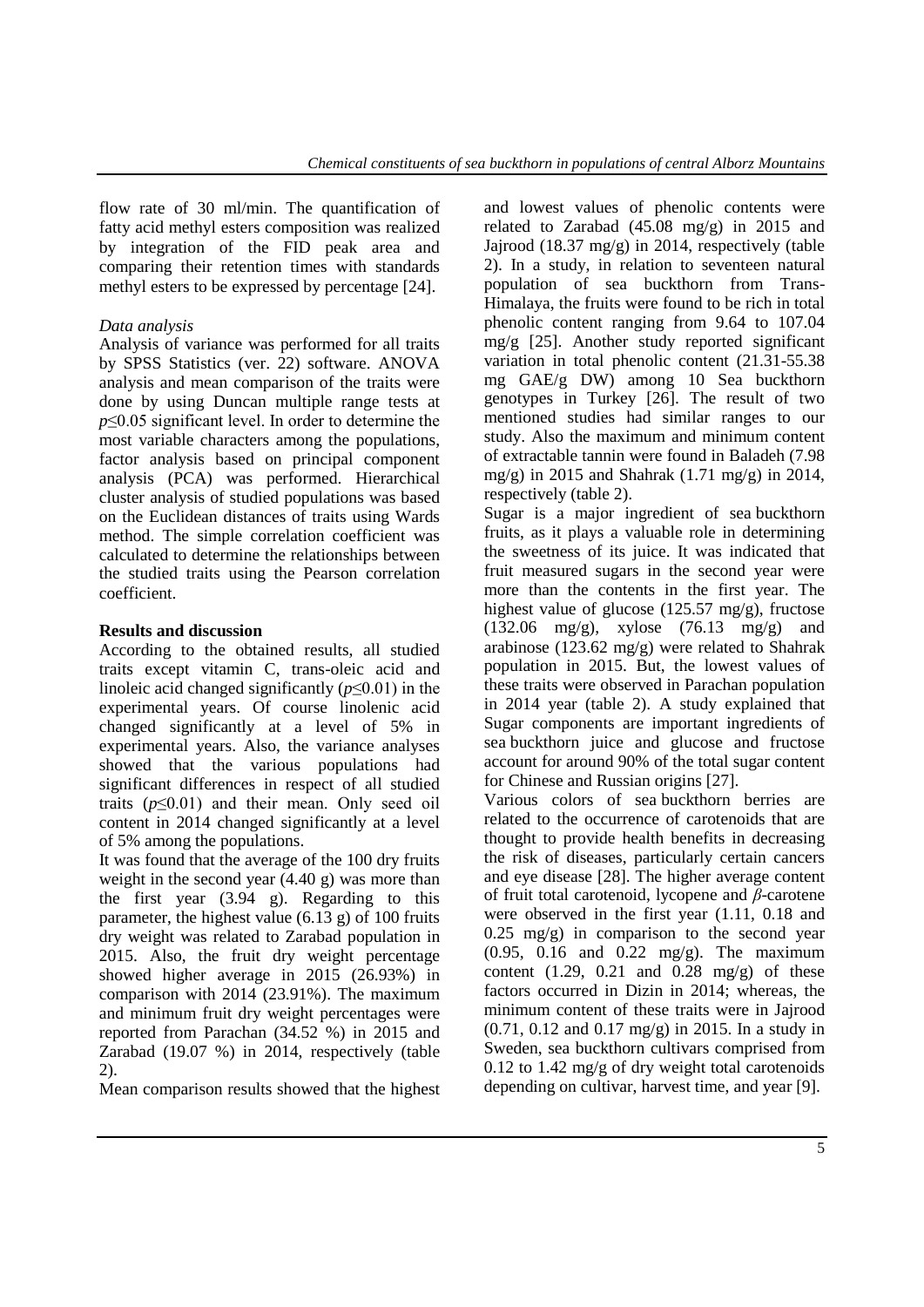#### *Kuhkheil A. et al.*

|                    |             |                                       |                               |                                  |                         |                          | <b>Fruit traits</b>  |                       |                            |                               |                     |
|--------------------|-------------|---------------------------------------|-------------------------------|----------------------------------|-------------------------|--------------------------|----------------------|-----------------------|----------------------------|-------------------------------|---------------------|
| <b>Populations</b> | Year        | 100<br>fruits<br>dry<br>weight<br>(g) | Fruit<br>dry<br>weight<br>(%) | <b>Total</b><br>phenol<br>(mg/g) | <b>Tannin</b><br>(mg/g) | <b>Glucose</b><br>(mg/g) | Fructose<br>(mg/g)   | Xylose<br>(mg/g)      | <b>Arabinose</b><br>(mg/g) | Carotenoid Lycopene<br>(mg/g) | (mg/g)              |
|                    | 2014        | $4.83^{a}$                            | $29.53^a$                     | $20.50^{\text{de}}$              | $2.03^{\text{de}}$      | $30.78^{d}$              | $22.91^e$            | 19.26 <sup>e</sup>    | 37.16 <sup>d</sup>         | $1.15^{bc}$                   | $0.19^{ab}$         |
| Parachan           | 2015        | $4.97^{bc}$                           | $34.52^a$                     | 24.26 <sup>cd</sup>              | $6.85$ <sup>a</sup>     | $57.07^f$                | $54.26^{f}$          | $35.36^{f}$           | $61.25^{\rm de}$           | $1.19^{a}$                    | 0.20 <sup>a</sup>   |
|                    | Mean        | $4.90^{\rm ab}$                       | $32.03^{\rm a}$               | $22.38^{\circ}$                  | $4.44^{b}$              | 43.92 <sup>fg</sup>      | $38.59^{fg}$         | $27.84^{\rm ef}$      | $49.73^{fg}$               | $1.17^{a}$                    | 0.20 <sup>a</sup>   |
|                    | 2014        | 4.00 <sup>bc</sup>                    | $25.62$ <sub>bcd</sub>        | $18.75$ <sup>e</sup>             | $3.53^{bc}$             | $51.47^{bc}$             | $44.64^d$            | $32.95^{\text{d}}$    | $57.56^c$                  | 0.92 <sup>d</sup>             | $0.15^{\circ}$      |
| Khodkavand         | 2015        | $4.15^{\text{cde}}$                   | $25.29^{d}$                   | $36.22^{b}$                      | 4.96 <sup>b</sup>       | $80.39^{d}$              | $81.10^d$            | $48.81$ <sup>d</sup>  | $81.82^c$                  | $0.92^{bc}$                   | $0.15^{\text{cd}}$  |
|                    | Mean        | 4.08 <sup>cd</sup>                    | 25.46 <sup>bcd</sup>          | $27.48^{b}$                      | $4.25^{\rm bc}$         | $65.93^{d}$              | $62.87$ <sup>d</sup> | $40.88^{\rm c}$       | $69.69$ <sup>d</sup>       | $0.92^e$                      | $0.15^d$            |
| Dehdar             | 2014        | 3.36 <sup>cd</sup>                    | $20.68^{fg}$                  | $20.40^{de}$                     | $2.03^{de}$             | $62.22^{b}$              | $55.\overline{96}$   | $39.89^\circ$         | $67.62^{b}$                | $0.84^d$                      | $0.14^c$            |
|                    | 2015        | $3.88$ <sup>de</sup>                  | 25.70 <sup>cd</sup>           | 36.02 <sup>b</sup>               | $3.62^{b}$              | $53.10^{fg}$             | 51.79 <sup>f</sup>   | $33.11$ <sup>fg</sup> | $57.80$ <sup>ef</sup>      | $0.77$ <sup>de</sup>          | 0.13 <sup>ef</sup>  |
|                    | Mean        | $3.62$ <sup>de</sup>                  | $23.19^{de}$                  | $28.21^{b}$                      | $2.82^{\text{de}}$      | $57.66^e$                | $53.87^e$            | $35.98^{d}$           | $62.19^e$                  | 0.80 <sup>f</sup>             | $0.13^e$            |
| <b>Shahrak</b>     | 2014        | 2.80 <sup>d</sup>                     | $19.13^{8}$                   | $22.91^{bc}$                     | $2.26$ <sup>de</sup>    | $95.84^{a}$              | $93.44^a$            | $58.56^{a}$           | $92.74^{a}$                | 1.17 <sup>abc</sup>           | $0.19^{ab}$         |
|                    | 2015        | $4.21$ <sup>cde</sup>                 | $24.40^{de}$                  | $28.18^{\circ}$                  | $1.71^\circ$            | $125.57^a$               | $132.06^a$           | $76.13^{a}$           | $123.62^a$                 | $0.95^{bc}$                   | 0.16 <sup>cd</sup>  |
|                    | Mean        | $3.51^e$                              | $21.77^e$                     | $25.54^{b}$                      | 1.99 <sup>e</sup>       | $110.70^a$               | $112.75^a$           | $67.34^{a}$           | $108.18^{a}$               | 1.06 <sup>cd</sup>            | $0.17^{\circ}$      |
| Jajrood            | 2014        | $2.83^d$                              | $21.57$ <sup>efg</sup>        | $18.37^e$                        | $1.71$ <sup>e</sup>     | 84.09 <sup>a</sup>       | $79.68^{b}$          | $51.65^b$             | $85.50^{\rm a}$            | 1.06 <sup>c</sup>             | $0.17^{b}$          |
|                    | 2015        | $2.77^f$                              | $21.06^e$                     | $36.30^{b}$                      | $3.32^{bc}$             | $97.19^{\circ}$          | $101.04^c$           | $59.31$ <sup>c</sup>  | 97.89 <sup>b</sup>         | $0.71^e$                      | $0.12^{\rm f}$      |
|                    | Mean        | 2.80 <sup>f</sup>                     | $21.32^{\rm e}$               | $27.34^{b}$                      | $2.52^{\text{de}}$      | $90.64^c$                | $90.36^{\circ}$      | 55.48 <sup>b</sup>    | $91.69^c$                  | 0.88 <sup>ef</sup>            | $0.15^{de}$         |
|                    | 2014        | 4.19 <sup>ab</sup>                    | $29.18^{ab}$                  | 22.01 <sup>cd</sup>              | $2.13^{de}$             | $44.42^{\circ}$          | $37.13^{d}$          | $28.51^{d}$           | 50.75                      | $1.29^{a}$                    | $0.21^{\rm a}$      |
| <b>Dizin</b>       | 2015        | $3.37$ <sup>ef</sup>                  | $24.46^{\text{de}}$           | $22.93^{\text{cd}}$              | $4.75^{b}$              | $31.86^{i}$              | $28.25^h$            | 20.31 <sup>h</sup>    | 38.21 <sup>g</sup>         | 0.86 <sup>cde</sup>           | 0.14 <sup>def</sup> |
|                    | Mean        | $3.78$ <sup>de</sup>                  | $26.82^{b}$                   | $22.47^{\circ}$                  | 3.44 <sup>cd</sup>      | $38.14^{8}$              | $32.69^{\rm g}$      | $24.41$ <sup>f</sup>  | 44.48 <sup>g</sup>         | 1.07 <sup>bcd</sup>           | $0.18^{bc}$         |
|                    | 2014        | $3.52^{\circ}$                        | 19.07 <sup>g</sup>            | 22.27 <sup>cd</sup>              | $4.34^{ab}$             | $47.67^{\circ}$          | $40.75$ <sup>d</sup> | $30.65^{\text{d}}$    | $54.03^{\circ}$            | $1.15^{bc}$                   | $0.19^{ab}$         |
| Zarabad            | 2015        | $6.13^{a}$                            | 32.73 <sup>ab</sup>           | $45.08^{a}$                      | 6.88 <sup>a</sup>       | $68.46^e$                | 67.96 <sup>e</sup>   | $41.79^e$             | 71.08 <sup>d</sup>         | $1.18^{a}$                    | $0.19^{ab}$         |
|                    | Mean        | $4.83^{ab}$                           | $25.90^{bc}$                  | $33.67^a$                        | 5.61 <sup>a</sup>       | $58.07^e$                | $54.36^e$            | $36.22^{\rm d}$       | $62.56^{\circ}$            | $1.17^{ab}$                   | $0.19^{ab}$         |
|                    | 2014        | $4.55^{ab}$                           | $26.93$ <sup>abc</sup>        | $19.56^e$                        | 2.89 <sup>cd</sup>      | $49.30^{bc}$             | 42.08 <sup>d</sup>   | $31.61$ <sup>d</sup>  | $55.51^\circ$              | 1.09 <sup>c</sup>             | $0.18^{b}$          |
| Moallemkelaye      | 2015        | 4.62 <sup>bcd</sup>                   | $27.85^{cd}$                  | 22.00 <sup>d</sup>               | 3.98 <sup>b</sup>       | $45.33^{gh}$             | 42.73 <sup>g</sup>   | $28.13^{8}$           | $54.18^{ef}$               | $1.06^{ab}$                   | $0.18^{bc}$         |
|                    | Mean        | 4.59 <sup>abc</sup>                   | $27.39^{b}$                   | $20.78^{\circ}$                  | $3.43^{\text{cd}}$      | 47.31 <sup>f</sup>       | 42.40 <sup>f</sup>   | $29.87^{\circ}$       | $54.84^f$                  | 1.07 <sup>bcd</sup>           | $0.18^{bc}$         |
|                    | 2014        | $4.65^{ab}$                           | $24.43$ <sup>cde</sup>        | $26.06^a$                        | $3.49^{bc}$             | $40.83^{\text{cd}}$      | 41.29 <sup>d</sup>   | $30.27$ <sup>d</sup>  | $53.46^\circ$              | $1.15^{bc}$                   | $0.19^{ab}$         |
| <b>Baladeh</b>     | 2015        | 4.41 <sup>cd</sup>                    | $24.01$ <sup>de</sup>         | $43.15^a$                        | 7.98 <sup>a</sup>       | 42.98 <sup>h</sup>       | $39.47^{8}$          | 27.06 <sup>g</sup>    | $48.54^{fg}$               | 0.87 <sup>cd</sup>            | $0.15^{\text{de}}$  |
|                    | Mean        | $4.53^{bc}$                           | $24.22^{cd}$                  | $34.60^a$                        | $5.74^{a}$              | $41.90^{fg}$             | 40.38 <sup>f</sup>   | $28.67^{\rm e}$       | 51.00 <sup>f</sup>         | 1.01 <sup>d</sup>             | $0.17^c$            |
|                    | 2014        | $4.66^{ab}$                           | $22.91$ <sup>def</sup>        | $24.99^{ab}$                     | 4.46 <sup>a</sup>       | $84.00^{\circ}$          | 79.84 <sup>b</sup>   | $48.26^{b}$           | 86.08 <sup>a</sup>         | $1.23^{ab}$                   | 0.20 <sup>a</sup>   |
| Gachsar            | 2015        | $5.50^{ab}$                           | $29.29^{bc}$                  | $27.49^{cd}$                     | 3.89 <sup>b</sup>       | $114.63^{b}$             | $120.07^{\rm b}$     | $69.65^{b}$           | $117.04^a$                 | $1.00^{bc}$                   | 0.16 <sup>cd</sup>  |
|                    | Mean        | 5.08 <sup>a</sup>                     | $26.10^{bc}$                  | $26.24^{b}$                      | $4.17^{bc}$             | $99.32^{b}$              | $99.95^{b}$          | $58.95^{b}$           | $101.56^b$                 | $1.11^{\rm abc}$              | $0.18^{abc}$        |
|                    | 2014        | 3.94 <sup>b</sup>                     | $23.91^{b}$                   | $21.58^{b}$                      | 2.89 <sup>b</sup>       | 59.06 <sup>b</sup>       | $53.77^{b}$          | $37.16^{b}$           | $64.04^{b}$                | 1.11 <sup>a</sup>             | 0.18 <sup>a</sup>   |
| Mean               | 2015        | 4.40 <sup>a</sup>                     | $26.93^{\rm a}$               | $32.16^a$                        | 4.79 <sup>a</sup>       | $71.66^a$                | 71.87 <sup>a</sup>   | 43.97 <sup>a</sup>    | $75.14^a$                  | 0.95 <sup>b</sup>             | 0.16 <sup>b</sup>   |
|                    | <b>Mean</b> | 4.17                                  | 25.42                         | 26.87                            | 3.84                    | 65.36                    | 62.82                | 40.56                 | 69.59                      | 1.03                          | 0.17                |

**Table 2.** Results of mean comparisons for fruit traits among studied *Hippophae rhamnoides* populations during 2014 and 2015 harvesting season

\*Means in each column followed by the same letter (a-g) are not significantly different according to Duncan's multiple range test at the 5% level of probability. The obtained values were expressed as mean from three replications.

In another study between six Romanian sea buckthorn varieties, total carotenoid content varied between 0.53 and 0.97 mg/g dry weight in berries [8].

Flavonoids have several biological activities and are one of the several important constituents of sea buckthorn leaves and fruits. High content of flavonoid has been raised as a desirable factor in selection of sea buckthorn suitable genotypes. The highest fruit flavonoid content in 2014 and 2015 (2.40 and 3.19 mg/g) were reported from Baladeh and the lowest content of this trait in 2014 and 2015 (1.04 and 0.92 mg/g) were in Dehdar population. In a study, the flavonoid content in fruits of sea buckthorn in different origins showed clear differences between 0.18% to 0.56% among genotypes originating from China, Russia, Finland, and Canada [13]. Soluble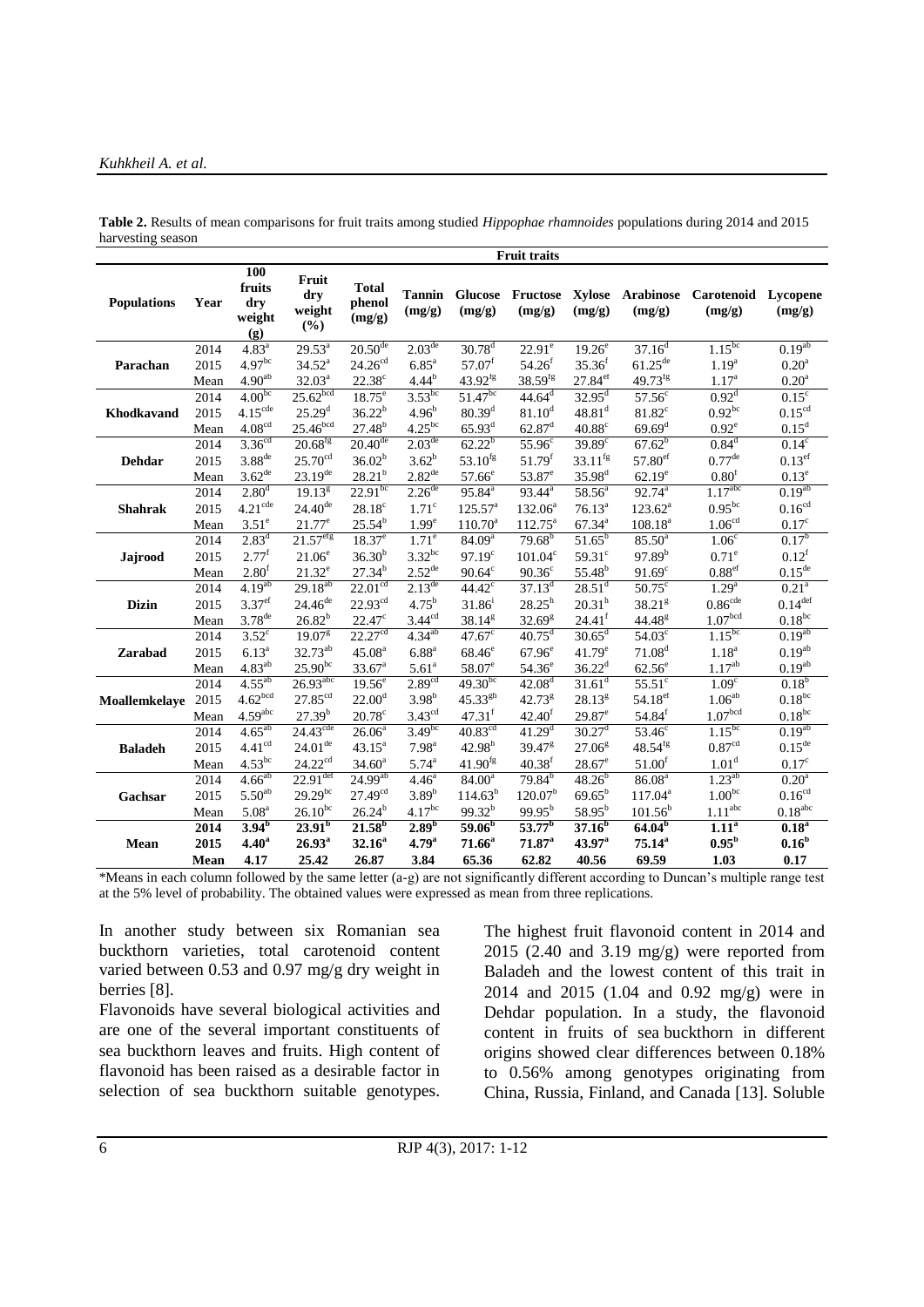solids offer a main fraction of the sea buckthorn fruit juice, as a consequence of the high amount of organic acids and sugars of its berry [14]. The result showed that the maximum content of this trait was observed in Shahrak population (35.20%) in 2015 and the minimum content in Parachan (8.60%) in 2014. In a recent research, the quantity of total soluble solids in fruit juice was determined refractometrically as <sup>o</sup>Brix, ranges from 9.3 to 22.74% which is consistent with our results [29].

The quality of sea buckthorn fruit is often based on the nutritional value, especially vitamin C (ascorbic acid). Previous studies have reported a typical variation of 2-2500 mg/100 g of vitamin C content in sea buckthorn berries [14,30,31]. Thus sometimes vitamin C amount in sea buckthorn fruit is 5 to 100 times higher than any other known fruit or vegetable [32] (such as orange (50 mg/100 g), strawberries (64 mg/100 g), tomatoes  $(12 \text{ mg}/100 \text{ g})$  and kiwi fruit  $(100 -$ 400 mg/g) [33]. According to this high amount of ascorbic acid, its fruit juice offers the antioxidant activity as a scavenger of free radicals and inhibits the formation of potentially carcinogenic compounds [10]. In our study, the highest amount of vitamin C were observed in Shahrak (10 mg/g=1000 mg/100 g) in 2014 and the lowest amount in Parachan  $(1.39 \text{ mg/g}=139 \text{ mg}/100 \text{ g})$ in the same year.

Seed oil is important because of high amounts of unsaturated fatty acids (oleic acid, linoleic acid and linolenic acid) and populations with high content of these fatty acids are more valuable. Maximum content of seed oil was reported from Jajrood (8.28%) in 2015 and minimum content in Dehdar population (4.35%) in 2014. The highest content of cis-oleic acid was found in Khodkavand (21.07 mg/g) in 2014 and the lowest amount in Moallemkelaye (5.93 mg/g) in 2015 (table 3). The average content of fruit trans-oleic acid in 2014 and 2015 years were 3.99 and 3.96 %, respectively. The highest and lowest content of trans-oleic acid in average of two years were in Shahrak (4.64%) and Zarabad (2.79%). Also, the results showed that the highest and lowest linoleic acid content in two years was related to Baladeh (37.44%) and Zarabad (28.71%) populations, respectively. Both maximum and minimum content of linolenic acid existed in Dehdar (30.73%) and Khodkavand (20.02%) in 2014 (table 3).

In accordance with our results, in a study, researchers showed linoleic and linolenic acids comprised about 70% of seed oil fatty acids in sea buckthorn berries of different origins [3].

Factor analysis was used based on principal components to provide a reduced dimension model indicating differences measured among groups. Principal components analysis (PCA) allows to evaluate multicollinear data and to determine the traits most suitable for classification [34]. PCA indicated five components explaining 90.88% of the total variance. The first three components (PC1–PC3) explained 72.85% of the total variation (table 4). In the first component (PC1), some characteristics such as fruit dry weight percentage, tannin, carbohydrates, carotenoids, TSS and vitamin C showed the highest variance. Also, in PC2 100 fruits dry weight, fruit carotenoids (total, lycopene and *β*-carotene) and linolenic acid of seed oil showed the highest variance. While, the highest variance was observed for fruit total phenol and trans-oleic acid, linoleic acid and linolenic acid for seed oil in PC3.

Cluster analysis (CA) based on Wards method at similarity coefficient of 10, divided populations into four main groups with high diversity (figure 1).

The first main group was divided into five populations, consisted of populations from Dizin, Moallemkelaye, Parachan, Khodkavand, and Baladeh, with similar characteristics such as lower amount of TSS and vitamin C. The second group was comprised of Zarabad and Gachsar populations with similar characteristic such as higher content of *β*-carotene and lower content of seed oil and linoleic acid in oil.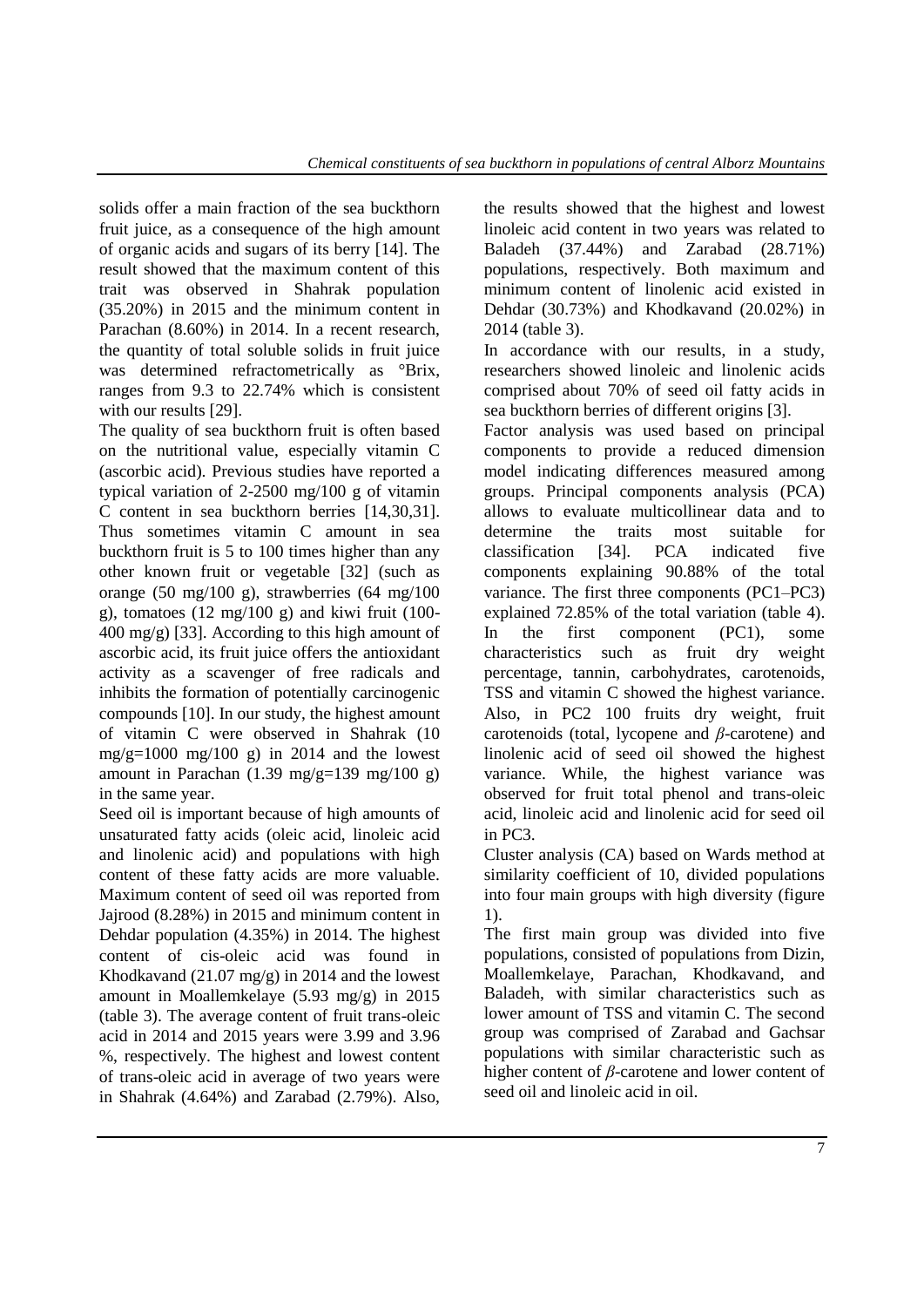#### *Kuhkheil A. et al.*

|                    |      |                                           |                              |                                  |                              | <b>Fruit traits</b>   |                           |                               |                        |                           |
|--------------------|------|-------------------------------------------|------------------------------|----------------------------------|------------------------------|-----------------------|---------------------------|-------------------------------|------------------------|---------------------------|
| <b>Populations</b> |      | Fruit<br>Year $\beta$ -carotene<br>(mg/g) | Fruit<br>flavonoid<br>(mg/g) | <b>Fruit TSS</b><br>brix $(\% )$ | Fruit<br>vitamin C<br>(mg/g) | Seed oil<br>(%)       | Cis-<br>oleic acid<br>(%) | Trans-<br>oleic acid<br>(9/0) | Linoleic<br>acid (%)   | Linolenic<br>acid $(\% )$ |
|                    | 2014 | $0.26^{bc}$                               | $1.24$ <sup>de</sup>         | 8.60 <sup>e</sup>                | 1.39 <sup>c</sup>            | 5.28 <sup>bcd</sup>   | 13.51 <sup>cd</sup>       | $4.35^{bc}$                   | $33.18^{\circ}$        | $25.28^{bc}$              |
| Parachan           | 2015 | $0.26^{\rm a}$                            | 1.39 <sup>efg</sup>          | $15.10^e$                        | $1.55^{\circ}$               | $7.38^{ab}$           | $13.24^{\circ}$           | 4.04 <sup>bcd</sup>           | $34.24^{bc}$           | $22.33^e$                 |
|                    | Mean | $0.26^{\rm a}$                            | 1.31 <sup>ef</sup>           | $11.85^e$                        | $1.47^e$                     | $6.33^{bc}$           | 13.37 <sup>b</sup>        | 4.20 <sup>abc</sup>           | $33.71^{\text{cd}}$    | 23.80 <sup>bcd</sup>      |
|                    | 2014 | $0.24^{\circ}$                            | 1.10 <sup>e</sup>            | 13.70 <sup>cd</sup>              | 4.01 <sup>bc</sup>           | 5.27 <sup>bcd</sup>   | 21.07 <sup>a</sup>        | $5.15^{\rm a}$                | $37.74^{ab}$           | $20.02^d$                 |
| <b>Khodkavand</b>  | 2015 | $0.24^{ab}$                               | 1.96 <sup>cde</sup>          | 20.60 <sup>cd</sup>              | $2.62^e$                     | 5.78 <sup>c</sup>     | $11.35^{ab}$              | 3.77 <sup>cd</sup>            | $34.89^{bc}$           | $23.02^{\text{de}}$       |
|                    | Mean | 0.24 <sup>bc</sup>                        | $1.53^{\text{de}}$           | $17.15^{\circ}$                  | 3.32 <sup>cd</sup>           | $5.52$ <sup>cde</sup> | 16.21 <sup>a</sup>        | 4.46 <sup>ab</sup>            | $36.31^{ab}$           | $21.52^e$                 |
|                    | 2014 | 0.19 <sup>d</sup>                         | 1.04 <sup>e</sup>            | $16.60^{cd}$                     | $4.52^{b}$                   | 4.69 <sup>cd</sup>    | 14.20 <sup>cd</sup>       | $4.91^{ab}$                   | $29.62$ <sup>def</sup> | $30.73^{\circ}$           |
| <b>Dehdar</b>      | 2015 | 0.17 <sup>d</sup>                         | $0.92$ <sup>g</sup>          | $15.70^{\circ}$                  | 4.53 <sup>c</sup>            | 5.52 <sup>c</sup>     | $8.62^{\circ}$            | 2.54 <sup>e</sup>             | $31.52^{bcde}$         | $25.83^{bc}$              |
|                    | Mean | $0.18^e$                                  | 0.98 <sup>f</sup>            | 16.15 <sup>cd</sup>              | 4.52 <sup>c</sup>            | $5.11^{\rm de}$       | 11.41 <sup>cd</sup>       | $3.73^{\text{cd}}$            | $30.57$ <sup>ef</sup>  | $28.28^{a}$               |
| <b>Shahrak</b>     | 2014 | $0.25^{\circ}$                            | $1.82^{bc}$                  | $27.80^a$                        | $10.00^a$                    | $6.75^{ab}$           | $14.93^{cd}$              | 4.87 <sup>ab</sup>            | $34.58^{bc}$           | $26.55^{b}$               |
|                    | 2015 | 0.20 <sup>cd</sup>                        | $2.46^{bc}$                  | $35.20^{\circ}$                  | $7.92^{\text{a}}$            | 7.01 <sup>b</sup>     | $8.59^\circ$              | $4.42^{bc}$                   | $34.63^{bc}$           | 23.95 <sup>cde</sup>      |
|                    | Mean | 0.23 <sup>cd</sup>                        | $2.14^{bc}$                  | $31.50^a$                        | 8.96 <sup>a</sup>            | $6.88^{b}$            | 11.76 <sup>cd</sup>       | $4.64^{\rm a}$                | $34.61^{bc}$           | $25.25^{b}$               |
|                    | 2014 | $0.25^{\circ}$                            | $1.35^{\text{de}}$           | $25.10^{ab}$                     | 8.07 <sup>a</sup>            | $7.55^{\rm a}$        | $18.05^{b}$               | $3.27$ <sup>de</sup>          | $39.72^a$              | 22.28 <sup>cd</sup>       |
| Jajrood            | 2015 | 0.17 <sup>d</sup>                         | $1.30^{fg}$                  | $23.60^{\circ}$                  | $5.36^{bc}$                  | $8.28^{a}$            | 13.09 <sup>a</sup>        | $4.70^{ab}$                   | $30.98$ <sup>cde</sup> | $28.90^a$                 |
|                    | Mean | 0.21 <sup>d</sup>                         | $1.32$ <sup>ef</sup>         | $24.35^{b}$                      | 6.71 <sup>b</sup>            | 7.91 <sup>a</sup>     | 15.57 <sup>a</sup>        | 3.99 <sup>bcd</sup>           | $35.35$ <sup>abc</sup> | 25.59 <sup>b</sup>        |
|                    | 2014 | 0.28 <sup>a</sup>                         | $2.11^{ab}$                  | 14.07 <sup>cd</sup>              | 1.77 <sup>c</sup>            | 5.28 <sup>bcd</sup>   | 14.09 <sup>cd</sup>       | 3.73 <sup>cd</sup>            | $31.26$ <sup>cde</sup> | $22.14^{cd}$              |
| <b>Dizin</b>       | 2015 | 0.19 <sup>d</sup>                         | $2.75^{ab}$                  | $13.80^e$                        | 4.44 <sup>c</sup>            | 5.56 <sup>c</sup>     | $9.96^{bc}$               | $3.24^{\text{de}}$            | 32.58 <sup>bcd</sup>   | 25.35 <sup>bcd</sup>      |
|                    | Mean | $0.23^{bc}$                               | $2.43^{b}$                   | $13.93^{de}$                     | $3.11^d$                     | $5.42^{\text{cde}}$   | 12.02 <sup>bcd</sup>      | $3.48^{d}$                    | $31.92^{de}$           | $23.74^{bcd}$             |
|                    | 2014 | $0.26$ <sup>abc</sup>                     | 1.60 <sup>cd</sup>           | 17.30 <sup>c</sup>               | $2.18^{bc}$                  | $5.89$ abcd           | 14.69 <sup>cd</sup>       | $2.67^{\circ}$                | $28.86$ <sup>ef</sup>  | $25.05^{bc}$              |
| <b>Zarabad</b>     | 2015 | $0.27^{\rm a}$                            | 2.13 <sup>bcd</sup>          | $17.50^{\rm de}$                 | $2.55^{\circ}$               | 5.66 <sup>c</sup>     | 10.87 <sup>b</sup>        | $2.91^{\circ}$                | $28.57^{\circ}$        | $25.79^{bc}$              |
|                    | Mean | 0.26 <sup>a</sup>                         | 1.87 <sup>cd</sup>           | 17.40 <sup>c</sup>               | 2.36 <sup>de</sup>           | 5.78 <sup>cd</sup>    | $12.78^{bc}$              | 2.79 <sup>e</sup>             | $28.71^{f}$            | $25.42^{b}$               |
|                    | 2014 | $0.24^{\circ}$                            | 1.64 <sup>cd</sup>           | 15.30 <sup>cd</sup>              | $3.32^{bc}$                  | 5.30 <sup>bcd</sup>   | $15.99^{bc}$              | 3.79 <sup>cd</sup>            | 26.90 <sup>f</sup>     | $20.53^d$                 |
| Moalemkelaye       | 2015 | $0.24^{ab}$                               | 2.47 <sup>bc</sup>           | $14.90^e$                        | 3.98 <sup>cd</sup>           | $7.30^{ab}$           | $5.93^{d}$                | $5.39^{a}$                    | $35.33^{b}$            | $23.31^{de}$              |
|                    | Mean | $0.24^{bc}$                               | $2.05^{\circ}$               | 15.10 <sup>cd</sup>              | 3.65 <sup>cd</sup>           | 6.30 <sup>bc</sup>    | $10.96^{\rm d}$           | 4.59 <sup>a</sup>             | $31.11^e$              | $21.92^{\text{de}}$       |
|                    | 2014 | $0.26$ <sup>abc</sup>                     | $2.40^{\circ}$               | $12.\overline{70}^{d}$           | 1.89 <sup>bc</sup>           | 6.47 <sup>abc</sup>   | $12.96^{\rm d}$           | $3.51^d$                      | 32.86 <sup>cd</sup>    | 22.14 <sup>cd</sup>       |
| <b>Baladeh</b>     | 2015 | 0.19 <sup>cd</sup>                        | $3.19^{a}$                   | $13.40^{\circ}$                  | $2.74^{\text{de}}$           | $7.31^{ab}$           | 8.01 <sup>c</sup>         | $4.77^{ab}$                   | $42.03^a$              | $27.11^{ab}$              |
|                    | Mean | $0.23$ <sup>cd</sup>                      | 2.80 <sup>a</sup>            | $13.05^{\text{de}}$              | $2.31^{de}$                  | $6.89^{b}$            | 10.49 <sup>d</sup>        | $4.14$ <sup>abc</sup>         | $37.44^a$              | $24.62^{bc}$              |
|                    | 2014 | $0.28^{ab}$                               | $2.21^{ab}$                  | $22.70^b$                        | $8.59^{a}$                   | $4.35^{\rm d}$        | 14.61 <sup>cd</sup>       | 3.68 <sup>cd</sup>            | $33.58^{\circ}$        | 22.93 <sup>cd</sup>       |
|                    | 2015 | 0.22 <sup>bc</sup>                        | 1.70 <sup>ef</sup>           | $30.40^{b}$                      | 6.60 <sup>b</sup>            | 4.67 <sup>c</sup>     | $11.17^{ab}$              | 3.85 <sup>cd</sup>            | $29.29^{de}$           | $22.66^{\circ}$           |
| Gachsar            |      | $0.25^{ab}$                               | 1.95 <sup>c</sup>            | $26.55^{b}$                      | 7.59 <sup>b</sup>            | 4.51 <sup>e</sup>     | $12.89^{bc}$              | 3.76 <sup>cd</sup>            | $31.43^{\text{de}}$    | $22.79^{de}$              |
|                    | Mean |                                           |                              |                                  |                              |                       |                           |                               |                        |                           |
|                    | 2014 | $0.25^{\rm a}$                            | $1.65^{\mathrm{b}}$          | 17.39 <sup>b</sup>               | 4.57                         | 5.68 <sup>b</sup>     | $15.41^{\circ}$           | 3.99                          | 32.83                  | 23.76 <sup>b</sup>        |
| Mean               | 2015 | 0.22 <sup>b</sup>                         | $2.02^{\rm a}$               | $20.02^a$                        | 4.23                         | $6.45$ <sup>a</sup>   | 10.08 <sup>b</sup>        | 3.96                          | 33.41                  | $24.82^{\rm a}$           |
|                    | Mean | 0.23                                      | 1.84                         | 18.70                            | 4.40                         | 6.06                  | 12.75                     | 3.98                          | 33.12                  | 24.29                     |

**Table 3.** Results of mean comparisons for fruit traits among studied *Hippophae rhamnoides* populations during 2014 and 2015 harvesting season

\*Means in each column followed by the same letter (a-g) are not significantly different according to Duncan's multiple range test at the 5% level of probability. The obtained values were expressed as mean from three replications.





The third group divided to Shahrak and Jajrood populations with similarity in lower value of fruit dry weight percentage and tannin content and higher amount of carbohydrates, TSS, vitamin C and seed oil quantity. The fourth group comprised of Dehdar population. This population was recognized with a low amount of carotenoids (total lycopene and *β*-carotene) and flavonoids. Simple correlation coefficient analysis showed the existence of significant positive and negative correlations among studied traits (table 5). We mentioned some of the more important correlations between them. Altitude of the natural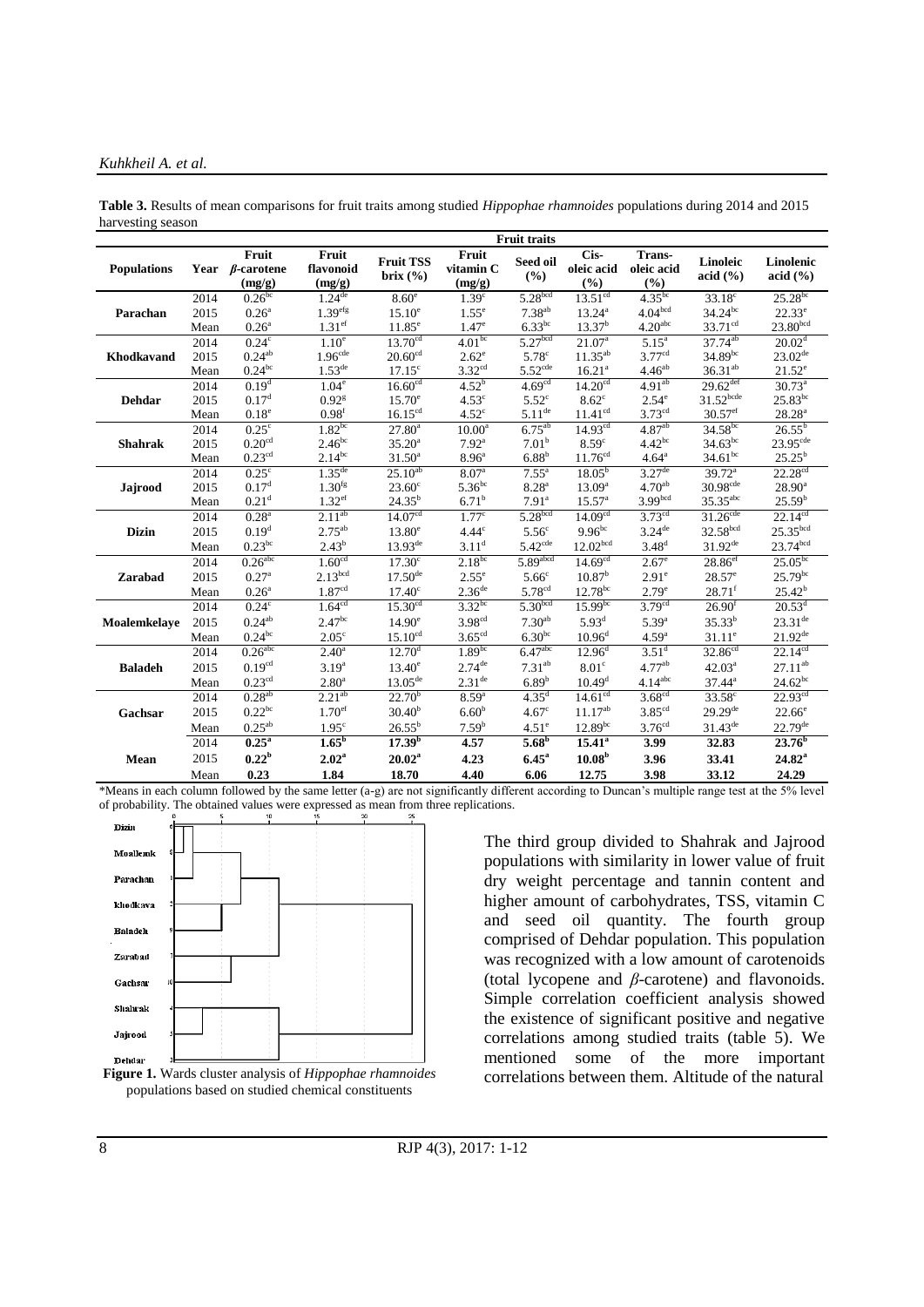| <b>Character</b>          |           | Component      |           |
|---------------------------|-----------|----------------|-----------|
|                           | 1         | $\overline{2}$ | 3         |
| 100 fruits dry weight     | $-0.70**$ | $0.54**$       | $-0.16$   |
| Fruit dry weight          | $-0.81**$ | 0.30           | 0.23      |
| <b>Fruit total phenol</b> | 0.01      | $-0.19$        | $-0.56**$ |
| <b>Fruit tannin</b>       | $-0.74**$ | 0.15           | $-0.23$   |
| <b>Fruit glucose</b>      | $0.88**$  | 0.46           | $-0.10$   |
| <b>Fruit fructose</b>     | $0.88**$  | 0.45           | $-0.10$   |
| <b>Fruit xylose</b>       | $0.89**$  | 0.44           | $-0.09$   |
| <b>Fruit arabinose</b>    | $0.87**$  | 0.47           | $-0.10$   |
| <b>Fruit carotenoid</b>   | $-0.53**$ | $0.79**$       | $-0.04$   |
| <b>Fruit lycopene</b>     | $-0.54**$ | $0.78**$       | $-0.03$   |
| Fruit $\beta$ -carotene   | $-0.53**$ | $0.79**$       | 0.06      |
| <b>Fruit flavonoid</b>    | $-0.27$   | 0.32           | 0.06      |
| <b>Fruit TSS Brix</b>     | $0.87**$  | 0.48           | $-0.13$   |
| Fruit vitamin C           | $0.91**$  | 0.33           | $-0.07$   |
| Seed oil $(\% )$          | 0.29      | $-0.17$        | 0.42      |
| Cis-oleic acid            | 0.29      | 0.05           | 0.28      |
| <b>Trans-oleic acid</b>   | 0.31      | 0.03           | $0.83**$  |
| Linoleic acid             | 0.26      | $-0.15$        | $0.66**$  |
| Linolenic acid            | 0.32      | $-0.53**$      | $-0.61**$ |
| <b>Eigenvalue</b>         | 7.698     | 3.878          | 2.266     |
| % of variance             | 40.514    | 20.409         | 11.928    |
| Cumulative $(\% )$        | 40.51     | 60.92          | 72.85     |

**Table 4.** Eigenvectors of the first three principal component axes from PCA analysis of fruit variables in studied *H*. *rhamnoides* populations.

\*\* Eigenvalues are significant  $\geq 0.50$ 

habitat of populations had negative correlation with seed oil content  $(r=0.71, p\leq 0.05)$ . One hundred fruits dry weight exhibited positive correlation with fruit tannin  $(r=0.74, p\leq 0.05)$ , carotenoids (r=0.71, *p*≤0.05), *β*-carotene (r=0.73, *p*≤0.05) and lycopene (r=0.72, *p*≤0.05) content. Fruit dry weight percentage had negative correlation with fruit vitamin C content (r=-0.65, *p*≤0.05). Also, fruit tannin had a negative correlation with fruit vitamin C (*r*=-0.69, *p*≤0.05). Fruit glucose had positive correlation with fruit total soluble solid ( $r=0.98$ ,  $p\leq 0.01$ ) and vitamin C  $(r=0.93, p\leq 0.01)$ . It was evident that fruit *β*-carotene had negative correlation with linolenic acid of seed oil  $(r=0.63, p\leq 0.05)$ . Fruit TSS had positive correlation with fruit vitamin C (*r*=0.96, *p*≤0.01).

There was a wide variability in chemical constituents among different *H. rhamnoides* populations in central regions of Alborz

**Table 5**. Correlations between fruit characteristics in *Hippophae rhamnoides* populations

| <b>Variables</b>               | Altitude           | 100 fruits dry weight | Fruit dry weight (%) | Phenol          | Tannin               | Glucose              | Fructose             | Xylose          | Arabinose            | Carotenoide          | Lycopen         | $\beta$ -caroten     | Flavonoid               | TSS                         | Vitamin C    | $\mathcal{S}_{\mathbf{0}}$<br>Seed oil | Cis-oleic acid | Trans-oleic acid | Linoleic acid | Linolenic acid |
|--------------------------------|--------------------|-----------------------|----------------------|-----------------|----------------------|----------------------|----------------------|-----------------|----------------------|----------------------|-----------------|----------------------|-------------------------|-----------------------------|--------------|----------------------------------------|----------------|------------------|---------------|----------------|
| <b>Altitude</b>                | $\mathbf{1}$       |                       |                      |                 |                      |                      |                      |                 |                      |                      |                 |                      |                         |                             |              |                                        |                |                  |               |                |
| 100 fruits dry<br>weight       | 0.33               | $\mathbf{1}$          |                      |                 |                      |                      |                      |                 |                      |                      |                 |                      |                         |                             |              |                                        |                |                  |               |                |
| Fruit<br>dry<br>weight         | 0.44               | $0.72^{\degree}$      | $\mathbf{1}$         |                 |                      |                      |                      |                 |                      |                      |                 |                      |                         |                             |              |                                        |                |                  |               |                |
| <b>Phenol</b>                  | $-0.09$            | 0.07                  | $-0.43$              | $\mathbf{1}$    |                      |                      |                      |                 |                      |                      |                 |                      |                         |                             |              |                                        |                |                  |               |                |
| <b>Tannin</b>                  | 0.23               | $0.74$ <sup>*</sup>   | 0.46                 | 0.56            | $\mathbf{1}$         |                      |                      |                 |                      |                      |                 |                      |                         |                             |              |                                        |                |                  |               |                |
| <b>Glucose</b>                 | $-0.31$            | $-0.32$               | $-0.58$              | 0.01            | $-0.52$              |                      |                      |                 |                      |                      |                 |                      |                         |                             |              |                                        |                |                  |               |                |
| <b>Fructose</b>                | $-0.32$            | $-0.32$               | $-0.59$              | 0.04            | $-0.50$              | $0.99$ **            |                      |                 |                      |                      |                 |                      |                         |                             |              |                                        |                |                  |               |                |
| <b>Xylose</b>                  | $-0.33$            | $-0.34$               | $-0.60$              | 0.04            | $-0.51$              | $0.99***$            | $1.00**$             | 1               |                      |                      |                 |                      |                         |                             |              |                                        |                |                  |               |                |
| <b>Arabinose</b>               | $-0.32$            | $-0.30$               | $-0.58$              | 0.03            | $-0.49$              | $0.99***$            | $0.99***$            | $0.99***$       | $\mathbf{1}$         |                      |                 |                      |                         |                             |              |                                        |                |                  |               |                |
| Carotenoid                     | 0.04               | $0.71^{\degree}$      | $0.65^{\degree}$     | $-0.17$         | 0.44                 | $-0.12$              | $-0.12$              | $-0.13$         | $-0.12$              | $\mathbf{1}$         |                 |                      |                         |                             |              |                                        |                |                  |               |                |
| Lycopene                       | 0.05               | $0.72^{\circ}$        | $0.66^{\circ}$       | $-0.17$         | 0.46                 | $-0.13$              | $-0.13$              | $-0.15$         | $-0.13$              | $0.99$ <sup>**</sup> | $\mathbf{1}$    |                      |                         |                             |              |                                        |                |                  |               |                |
| $\beta$ -carotene              | 0.02               | $0.73^{\circ}$        | $0.65^{\degree}$     | $-0.08$         | 0.57                 | $-0.10$              | $-0.10$              | $-0.11$         | $-0.09$              | $0.90^{\circ\circ}$  | $0.90^{\circ}$  | 1                    |                         |                             |              |                                        |                |                  |               |                |
| <b>Flavonoid</b><br><b>TSS</b> | $-0.05$<br>$-0.36$ | 0.26<br>$-0.35$       | $-0.02$<br>$-0.61$   | 0.17<br>$-0.01$ | 0.34<br>$-0.55$      | $-0.16$<br>$0.98$ ** | $-0.13$<br>$0.98***$ | $-0.14$<br>0.98 | $-0.13$<br>0.98      | 0.44<br>$-0.06$      | 0.43<br>$-0.08$ | 0.32<br>$-0.09$      | $\mathbf{1}$<br>$-0.03$ |                             |              |                                        |                |                  |               |                |
| Vitamin C                      | $-0.29$            | $-0.44$               | $-0.65$              | $-0.14$         | $-0.69$ <sup>*</sup> | $0.93***$            | $0.93***$            | $0.93***$       | $0.93$ <sup>**</sup> | $-0.21$              | $-0.23$         | $-0.29$              | $-0.05$                 | $\mathbf{1}$<br>$0.96^{**}$ | $\mathbf{1}$ |                                        |                |                  |               |                |
| Seed oil                       | $-0.71$            | $-0.49$               | $-0.33$              | 0.09            | $-0.21$              | 0.12                 | 0.14                 | 0.16            | 0.12                 | $-0.11$              | $-0.11$         | $-0.14$              | 0.08                    | 0.14                        | 0.10         | 1                                      |                |                  |               |                |
| Cis-oleic acid                 | $-0.08$            | $-0.28$               | $-0.05$              | $-0.04$         | $-0.09$              | 0.31                 | 0.29                 | 0.30            | 0.29                 | $-0.23$              | $-0.22$         | 0.13                 | $-0.53$                 | 0.19                        | 0.09         | 0.11                                   | 1              |                  |               |                |
| <b>Trans-oleic</b>             |                    |                       |                      |                 |                      |                      |                      |                 |                      |                      |                 |                      |                         |                             |              |                                        |                |                  |               |                |
| acid                           | $-0.15$            | $-0.18$               | $-0.05$              | $-0.44$         | $-0.41$              | 0.21                 | 0.22                 | 0.23            | 0.22                 | $-0.19$              | $-0.18$         | $-0.18$              | 0.03                    | 0.18                        | 0.27         | 0.37                                   | 0.04           | $\mathbf{1}$     |               |                |
| Linoleic acid                  | $-0.04$            | $-0.31$               | $-0.24$              | 0.15            | $-0.01$              | 0.11                 | 0.14                 | 0.15            | 0.12                 | $-0.29$              | $-0.28$         | $-0.17$              | 0.20                    | 0.06                        | 0.06         | 0.55                                   | 0.29           | 0.63             | $\mathbf{1}$  |                |
| Linolenic acid                 | $-0.05$            | $-0.45$               | $-0.49$              | 0.40            | $-0.25$              | 0.10                 | 0.10                 | 0.11            | 0.08                 | $-0.43$              | $-0.43$         | $-0.63$ <sup>*</sup> | $-0.33$                 | 0.11                        | 0.16         | 0.16                                   | $-0.26$        | $-0.39$          | $-0.21$       |                |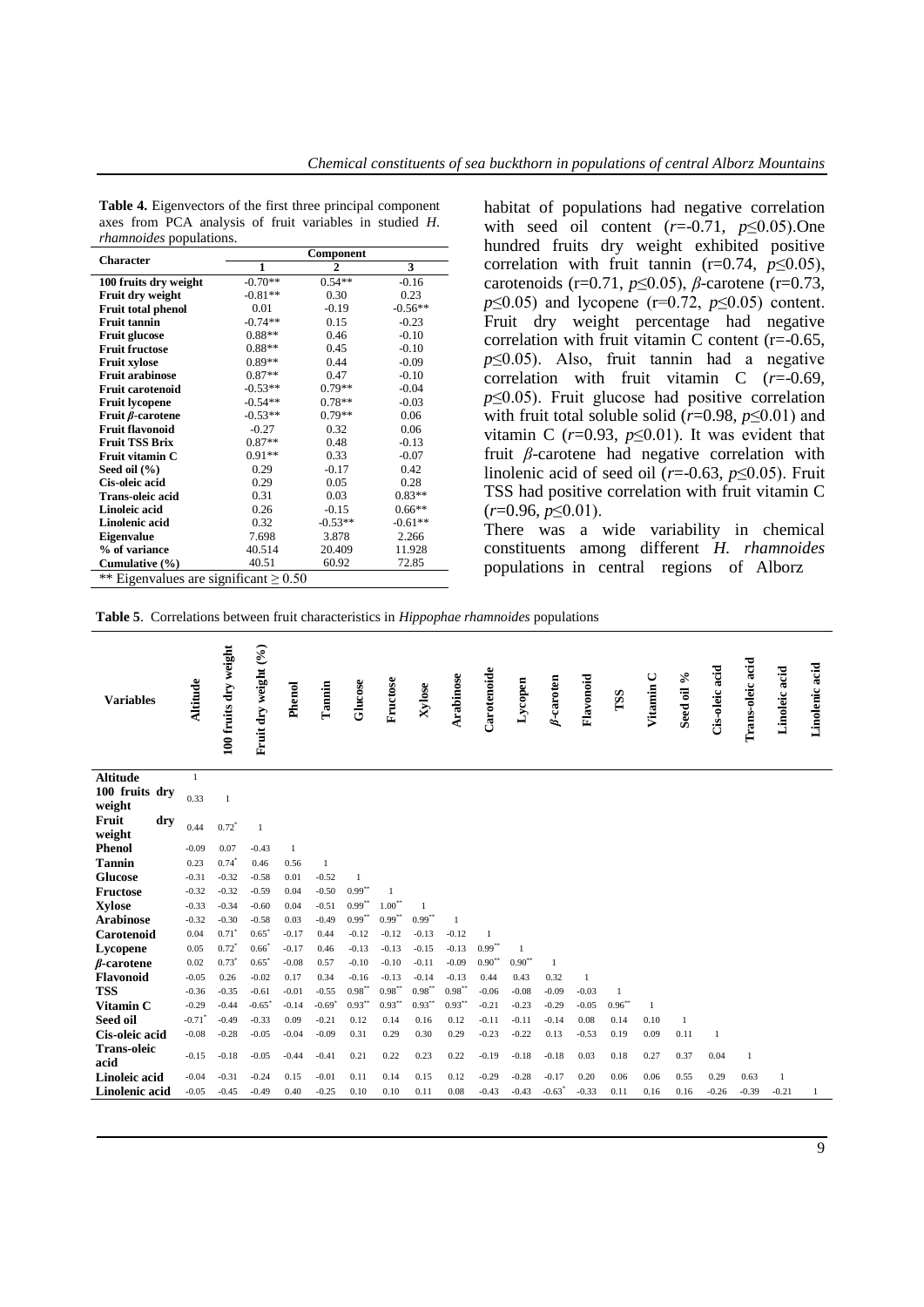Mountains. In conclusion, PCA indicated five components which the first three components (PC1–PC3) explained 72.85% of the total variation. In addition, vitamin C, carbohydrates (xylose, glucose, fructose, and arabinose), TSS, fruit dry weight, and tannin of *H. rhamnoides* fruit in PC1 were the most important efficient traits in Alborz Mountains for identifying the chemotypes and populations. Therefore, the content of vitamin C was the main variable in chemical constituents for effective detection of original wild populations of central Alborz Mountains. According to hierarchical cluster analysis, studied populations were divided into four main groups with high diversity. Since medicinal effects of this species is more related to fruit vitamin C and seed oil content (contained unsaturated fatty acids), we can say that populations of Shahrak and Jajrood which revealed higher amounts of vitamin C (8.96 mg/g) and oil content of seed (7.91%) were elite populations in mean results of two studied years, respectively. These populations may be generated by an interaction between the growth of suitable genotypes and an appropriate regional climate. The wide range of variation among the sea buckthorn populations in this study can be exploited for selection of suitable genotypes for organizing the berry breeding programs and exploitation of this plant in pharmacognostic investigations.

# **Declaration of interest**

The authors declare that there is no conflict of interest. The authors alone are responsible for the content of the paper.

# **References**

- [1] Rousi A. [The genus](https://www.jstor.org/stable/23724624?seq=1#page_scan_tab_contents) *Hippophae* L. A [taxonomic study.](https://www.jstor.org/stable/23724624?seq=1#page_scan_tab_contents) *Ann Bot Fennici*. 1971; [8\(3\): 177-227.](https://www.jstor.org/stable/23724624?seq=1#page_scan_tab_contents)
- [2] Rosch D, Krumbein A, Mugge C, Kroh LW. [Structural investigations of flavonol](http://pubs.acs.org/doi/abs/10.1021/jf0306791)  [glycosides from sea](http://pubs.acs.org/doi/abs/10.1021/jf0306791) buckthorn (*Hippophae rhamnoides*[\) pomace by NMR spectroscopy](http://pubs.acs.org/doi/abs/10.1021/jf0306791)  [and HPLC-ESI-MSn.](http://pubs.acs.org/doi/abs/10.1021/jf0306791) *J Agric Food Chem*.

[2004; 52\(13\): 4039-4046.](http://pubs.acs.org/doi/abs/10.1021/jf0306791)

- [3] Yang B, Kallio H. Composition and physiological effects of sea buckthorn (*Hippophae*) lipids. *Trends Food Sci Technol*. 2002; 13(5): 160-167.
- [4] Arimboor R, Kumar SK, Arumughan C. Simultaneous estimation of phenolic acids in sea buckthorn (*Hippophae rhamnoides*) berries and leaves. *J Pharm Biomed Anal*. 2008; 47(1): 31-38.
- [5] Upadhyay NK, Kumar MSY, Gupta A. Antioxidant, cytoprotective and antibacterial effects of sea buckthorn (*Hippophae rhamnoides* L.) leaves. *Food Chem Toxicol*. 2010; 48(12): 3443-3448.
- [6] Morsel JT, Zubarev Y, Eagle D. *Sea [buckthorn. Research for a promising](https://www.amazon.com/Seabuckthorn-Research-promising-crop-developments-ebook/dp/B00KCM1YVK)  [crop: A look at recent developments in](https://www.amazon.com/Seabuckthorn-Research-promising-crop-developments-ebook/dp/B00KCM1YVK)  [cultivations, breeding, technology, health](https://www.amazon.com/Seabuckthorn-Research-promising-crop-developments-ebook/dp/B00KCM1YVK)  and environment*. 3rd [ed. Norderstedt: Books](https://www.amazon.com/Seabuckthorn-Research-promising-crop-developments-ebook/dp/B00KCM1YVK)  [& Demand, 2014.](https://www.amazon.com/Seabuckthorn-Research-promising-crop-developments-ebook/dp/B00KCM1YVK)
- [7] Kallio H, Yang B, Peippo P. [Effects of](http://pubs.acs.org/doi/abs/10.1021/jf020421v)  [different origins and harvesting time on](http://pubs.acs.org/doi/abs/10.1021/jf020421v)  [vitamin C, tocopherols and tocotrienols in](http://pubs.acs.org/doi/abs/10.1021/jf020421v)  sea buckthorn (*[Hippophae rhamnoides](http://pubs.acs.org/doi/abs/10.1021/jf020421v)*) berries. J *[Agric Food Chem](http://pubs.acs.org/doi/abs/10.1021/jf020421v)*. 2002; 50(21): [6136-6142.](http://pubs.acs.org/doi/abs/10.1021/jf020421v)
- [8] Pop R, Weesepoel Y, Socaciu C, Pintea A, Vincken JP. Carotenoid composition of berries and leaves from six Romanian sea buckthorn (*Hippophae rhamnoides*) varieties. *Food Chem*. 2014; 147(1): 1-9.
- [9] Andersson S, Olsson ME, Johansson E, Rumpunen K. [Carotenoids in sea buckthorn](http://pubs.acs.org/doi/abs/10.1021/jf802599f)  (*[Hippophae rhamnoides](http://pubs.acs.org/doi/abs/10.1021/jf802599f)* L.) berries during [ripening and use of pheophytin a as marker](http://pubs.acs.org/doi/abs/10.1021/jf802599f)  of maturity. *[J Agric Food Chem](http://pubs.acs.org/doi/abs/10.1021/jf802599f)*. 2009; 57(1): [250-258.](http://pubs.acs.org/doi/abs/10.1021/jf802599f)
- [10] Suryakumar G, Gupta A. Medicinal and therapeutic potential of sea buckthorn (*Hippophae rhamnoides* L). *J Ethnopharmacol*. 2011; 138(2): 268-278.
- [11] Heywood VH. [The conservation of genetic](http://link.springer.com/chapter/10.1007%2F978-1-4419-9242-0_2)  [and chemical diversity in medicinal and](http://link.springer.com/chapter/10.1007%2F978-1-4419-9242-0_2)  aromatic plants. Proceeding of the  $3<sup>rd</sup> IUPAC$ [international conference on biodiversity](http://link.springer.com/chapter/10.1007%2F978-1-4419-9242-0_2)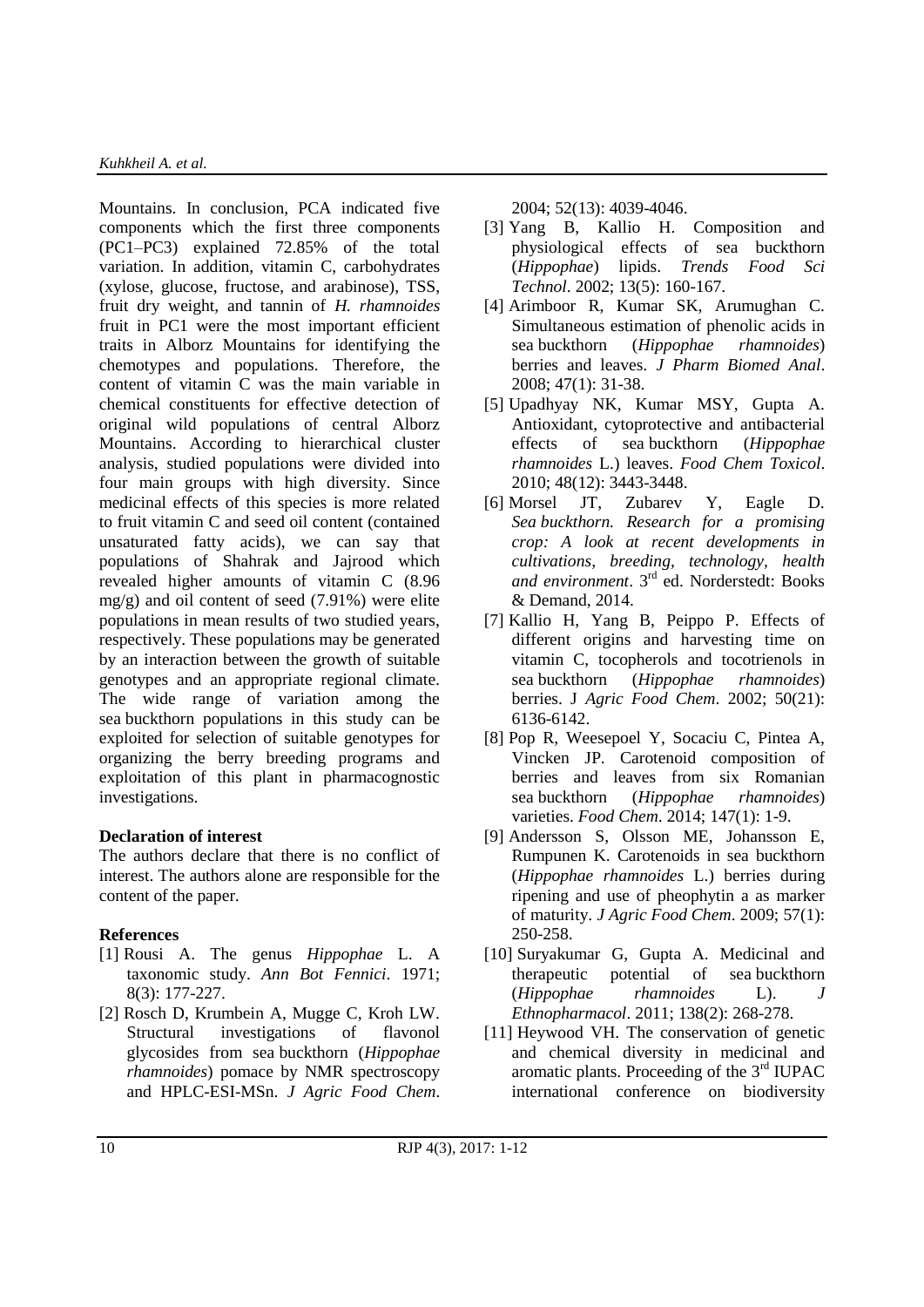[\(ICOB-3\). 2001 Nov 3-8; Antalya, Turkey.](http://link.springer.com/chapter/10.1007%2F978-1-4419-9242-0_2)

- [12] Dong JE, Ma XH, Wei Q, Peng SB, Zhang SC. Effects of growing location on the contents of secondary metabolites in the leaves of four selected superior clones of *Eucommia ulmoides*. *Ind Crop Prod*. 2011; 34(3): 1607-1614.
- [13] Barl B, Akhov L, Dunlop D, Jana S, Schroeder WR. [Flavonoid content and](http://www.actahort.org/books/626/626_55.htm)  [composition in leaves and berries of](http://www.actahort.org/books/626/626_55.htm)  sea buckthorn (*[Hippophae rhamnoides](http://www.actahort.org/books/626/626_55.htm)*) of different origin. *Acta Hortic*[. 2003; 626: 397-](http://www.actahort.org/books/626/626_55.htm) [405.](http://www.actahort.org/books/626/626_55.htm)
- [14] Beveridge T, Li TS, Oomah BD, Smith A. [Sea buckthorn products: manufacture and](http://www.ncbi.nlm.nih.gov/pubmed/10552673)  composition. *[J Agric Food Chem](http://www.ncbi.nlm.nih.gov/pubmed/10552673)*. 1999; [47\(9\): 3480-3488.](http://www.ncbi.nlm.nih.gov/pubmed/10552673)
- [15] Sne E, Seglina D, Galoburda R, Krasnova I. [Content of phenolic compounds in various](http://www.degruyter.com/view/j/prolas.2013.67.issue-4-5/prolas-2013-0073/prolas-2013-0073.xml)  sea buckthorn parts. *[Nat Exact Appl Sci](http://www.degruyter.com/view/j/prolas.2013.67.issue-4-5/prolas-2013-0073/prolas-2013-0073.xml)*. [2013; 67\(5\): 411-415.](http://www.degruyter.com/view/j/prolas.2013.67.issue-4-5/prolas-2013-0073/prolas-2013-0073.xml)
- [16] Savitree M, Isara P, Nittaya SL, Worapan S. [Radical scavenging activity and total](https://www.researchgate.net/publication/228512535_Radical_Scavenging_Activity_and_Total_Phenolic_Content_of_Medicinal_Plants_Used_in_Primary_Health_Care)  [phenolic content of medicinal plants used in](https://www.researchgate.net/publication/228512535_Radical_Scavenging_Activity_and_Total_Phenolic_Content_of_Medicinal_Plants_Used_in_Primary_Health_Care)  [primary health care.](https://www.researchgate.net/publication/228512535_Radical_Scavenging_Activity_and_Total_Phenolic_Content_of_Medicinal_Plants_Used_in_Primary_Health_Care) *J Pharm Sci*. 2004; 9(1): [32-35.](https://www.researchgate.net/publication/228512535_Radical_Scavenging_Activity_and_Total_Phenolic_Content_of_Medicinal_Plants_Used_in_Primary_Health_Care)
- [17] Makkar HPS. *[Quantification of tannins in](https://www.google.com/url?sa=t&rct=j&q=&esrc=s&source=web&cd=1&ved=0ahUKEwjIjaWglavPAhUBnBoKHcK3BJEQFggbMAA&url=http%3A%2F%2Fwww-naweb.iaea.org%2Fnafa%2Faph%2Fpublic%2Fpubd31022manual-tannin.pdf&usg=AFQjCNHSlp4eHVMa7tcKyj-SriayoKr1_w&cad=rja)  [tree foliage. A laboratory manual for the](https://www.google.com/url?sa=t&rct=j&q=&esrc=s&source=web&cd=1&ved=0ahUKEwjIjaWglavPAhUBnBoKHcK3BJEQFggbMAA&url=http%3A%2F%2Fwww-naweb.iaea.org%2Fnafa%2Faph%2Fpublic%2Fpubd31022manual-tannin.pdf&usg=AFQjCNHSlp4eHVMa7tcKyj-SriayoKr1_w&cad=rja)  [FAO/IAEA coordinated research project on](https://www.google.com/url?sa=t&rct=j&q=&esrc=s&source=web&cd=1&ved=0ahUKEwjIjaWglavPAhUBnBoKHcK3BJEQFggbMAA&url=http%3A%2F%2Fwww-naweb.iaea.org%2Fnafa%2Faph%2Fpublic%2Fpubd31022manual-tannin.pdf&usg=AFQjCNHSlp4eHVMa7tcKyj-SriayoKr1_w&cad=rja)  [use of nuclear and related technique to](https://www.google.com/url?sa=t&rct=j&q=&esrc=s&source=web&cd=1&ved=0ahUKEwjIjaWglavPAhUBnBoKHcK3BJEQFggbMAA&url=http%3A%2F%2Fwww-naweb.iaea.org%2Fnafa%2Faph%2Fpublic%2Fpubd31022manual-tannin.pdf&usg=AFQjCNHSlp4eHVMa7tcKyj-SriayoKr1_w&cad=rja)  [develop simple tannin assays for predicting](https://www.google.com/url?sa=t&rct=j&q=&esrc=s&source=web&cd=1&ved=0ahUKEwjIjaWglavPAhUBnBoKHcK3BJEQFggbMAA&url=http%3A%2F%2Fwww-naweb.iaea.org%2Fnafa%2Faph%2Fpublic%2Fpubd31022manual-tannin.pdf&usg=AFQjCNHSlp4eHVMa7tcKyj-SriayoKr1_w&cad=rja)  [and improving the safety and efficiency of](https://www.google.com/url?sa=t&rct=j&q=&esrc=s&source=web&cd=1&ved=0ahUKEwjIjaWglavPAhUBnBoKHcK3BJEQFggbMAA&url=http%3A%2F%2Fwww-naweb.iaea.org%2Fnafa%2Faph%2Fpublic%2Fpubd31022manual-tannin.pdf&usg=AFQjCNHSlp4eHVMa7tcKyj-SriayoKr1_w&cad=rja)  [feeding ruminants on tanniniferous tree](https://www.google.com/url?sa=t&rct=j&q=&esrc=s&source=web&cd=1&ved=0ahUKEwjIjaWglavPAhUBnBoKHcK3BJEQFggbMAA&url=http%3A%2F%2Fwww-naweb.iaea.org%2Fnafa%2Faph%2Fpublic%2Fpubd31022manual-tannin.pdf&usg=AFQjCNHSlp4eHVMa7tcKyj-SriayoKr1_w&cad=rja)  foliage.* 1 rd [ed. Vienna: FAO/IAEA Working](https://www.google.com/url?sa=t&rct=j&q=&esrc=s&source=web&cd=1&ved=0ahUKEwjIjaWglavPAhUBnBoKHcK3BJEQFggbMAA&url=http%3A%2F%2Fwww-naweb.iaea.org%2Fnafa%2Faph%2Fpublic%2Fpubd31022manual-tannin.pdf&usg=AFQjCNHSlp4eHVMa7tcKyj-SriayoKr1_w&cad=rja)  [Document, 2000.](https://www.google.com/url?sa=t&rct=j&q=&esrc=s&source=web&cd=1&ved=0ahUKEwjIjaWglavPAhUBnBoKHcK3BJEQFggbMAA&url=http%3A%2F%2Fwww-naweb.iaea.org%2Fnafa%2Faph%2Fpublic%2Fpubd31022manual-tannin.pdf&usg=AFQjCNHSlp4eHVMa7tcKyj-SriayoKr1_w&cad=rja)
- [18] Dubois M, Giles KA, Hamilton JK. Colorimetric method for determination of sugars and related substances. *Anal Chem*. 1956; 28(3): 350-356.
- [19] Zhishen J, Mengcheng T, Jianming W. The determination of flavonoid contents in mulberry and their scavenging effects on superoxide radicals. *Food Chem*. 1999; 64(4): 555-559.
- [20] Lee HS. Characterization of carotenoids in juice of red navel orange (Cara cara). *J Agric*

*Food Chem*. 2001; 49(5): 2563-2568.

- [21] Barros L, Ferreira MJ, Queiros B, Ferreira ICFR, Baptista P. Total phenols, ascorbic acid, β-carotene and lycopene in Portuguese wild edible mushrooms and their antioxidant activities. *Food Chem*. 2007; 103(2): 413- 419.
- [22] Ipek U, Arslan EI, Obek E, Karatas F, Erulas FA. Determination of vitamin losses and degradation kinetics during composting. *Proc Biochem*. 2005; 40(2): 621-624.
- [23] Carvalho RH, Galvao EL, Barros JA, Conceicao MM, Sousa EM. Extraction, fatty acid profile and antioxidant activity of sesame extract (*Sesamum indicum* L.). *Braz J Chem Eng*. 2012; 29(2): 409-420.
- [24] El-Adawy TA, Rahma EH, El-Bedawy AA, Gafar AF. [Properties of some citrus seeds.](http://onlinelibrary.wiley.com/doi/10.1002/(SICI)1521-3803(19991201)43:6%3C385::AID-FOOD385%3E3.0.CO;2-V/abstract)  [Evaluation as a new source of protein and oil.](http://onlinelibrary.wiley.com/doi/10.1002/(SICI)1521-3803(19991201)43:6%3C385::AID-FOOD385%3E3.0.CO;2-V/abstract)  *[Mol Nutr Food Res](http://onlinelibrary.wiley.com/doi/10.1002/(SICI)1521-3803(19991201)43:6%3C385::AID-FOOD385%3E3.0.CO;2-V/abstract)*. 1999; 43(6): 385-391.
- [25] Korekar G, Dolkar P, Singh H, Srivastava RB, Stobdan T. Variability and the genotypic effect on antioxidant activity, total phenolics, carotenoids and ascorbic acid content in seventeen natural population of sea buckthorn (*Hippophae rhamnoides* L.) from Trans-Himalaya. *LWT Food Sci Technol*. 2014; 55(1): 157-162.
- [26] Ercisli S, Orhan E, Ozdemir O, Sengul M. The genotypic effects in the chemical composition and antioxidant activity of sea buckthorn (*Hippophae rhamnoides* L.) berries grown in Turkey. *Sci Hort*. 2007; 115(1): 27-33.
- [27] Zeb A. Chemical and nutritional constituents of sea buckthorn juice. *Pak J Nutr*. 2004; 3 (2): 99-106.
- [28] Johnson EJ. The role of carotenoids in human health. *Nutr Clin Care*. 2002; 5(2): 56-65.
- [29] Zhang W, Yan J, Duo J, Ren B, Guo J. Preliminary study of biochemical constitutions of berry of sea buckthorn growing in Shanxi province and their changing trend. Proceedings of International Symposium on sea buckthorn (*H.*